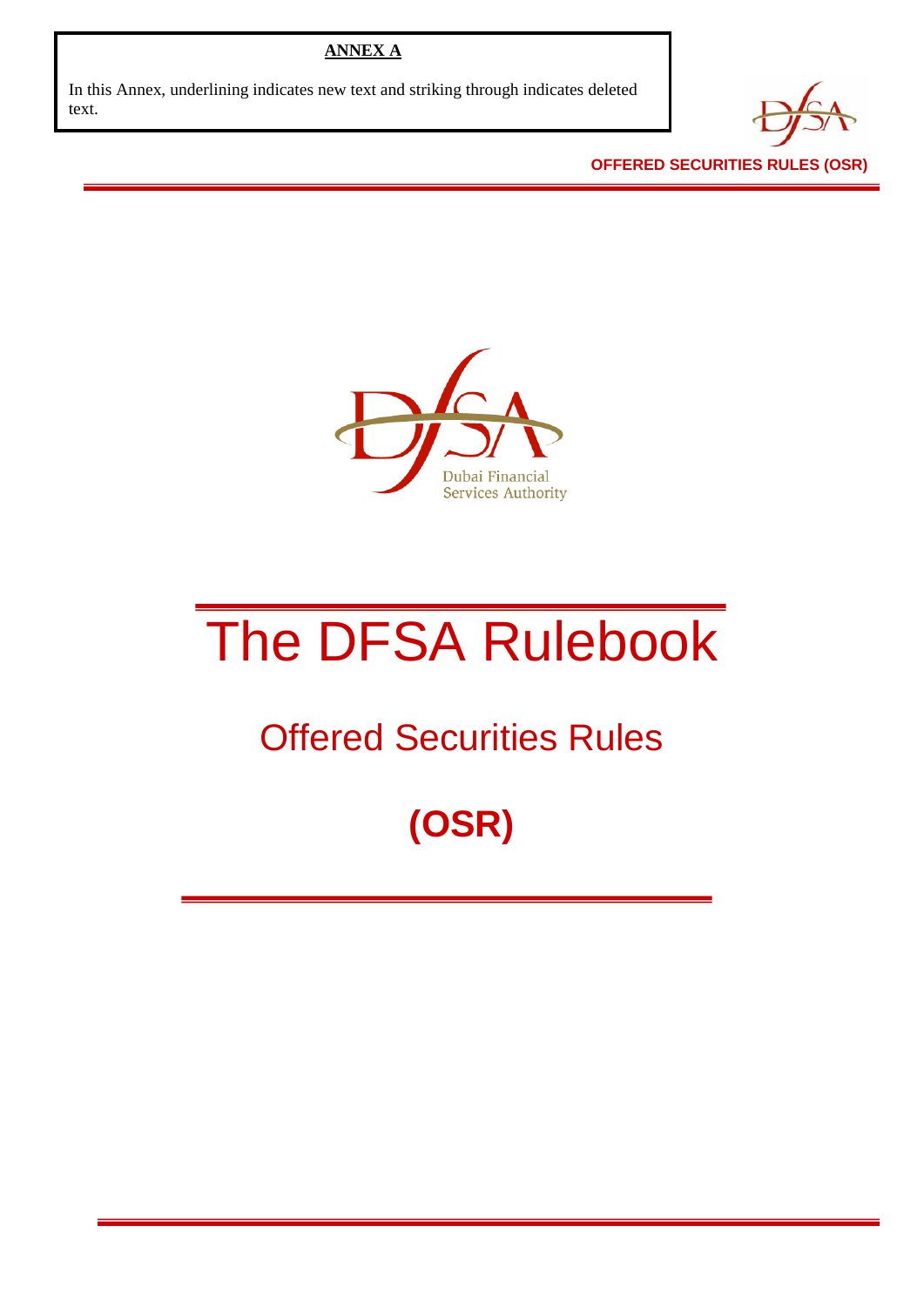

## **2 OFFERS OF SECURITIES**

## **2.3 Prohibition on offers**

**2.3.1** A Person must not Offer Units in or from the DIFC to any Person other than to an Authorised Firm.

#### **Guidance**

- 1. The prohibition will remain in place until such time as a collective investment law and rules are in force and thereby create a regime for Offering Units other than through Authorised Firms in accordance with Rule 2.2.1(2)(b).
- 2. Mere Listing of a Unit would not amount to an offer in accordance with Rule 2.2.1(2)(a).
- 3. See also Guidance note 5 above Rule 2.3.1.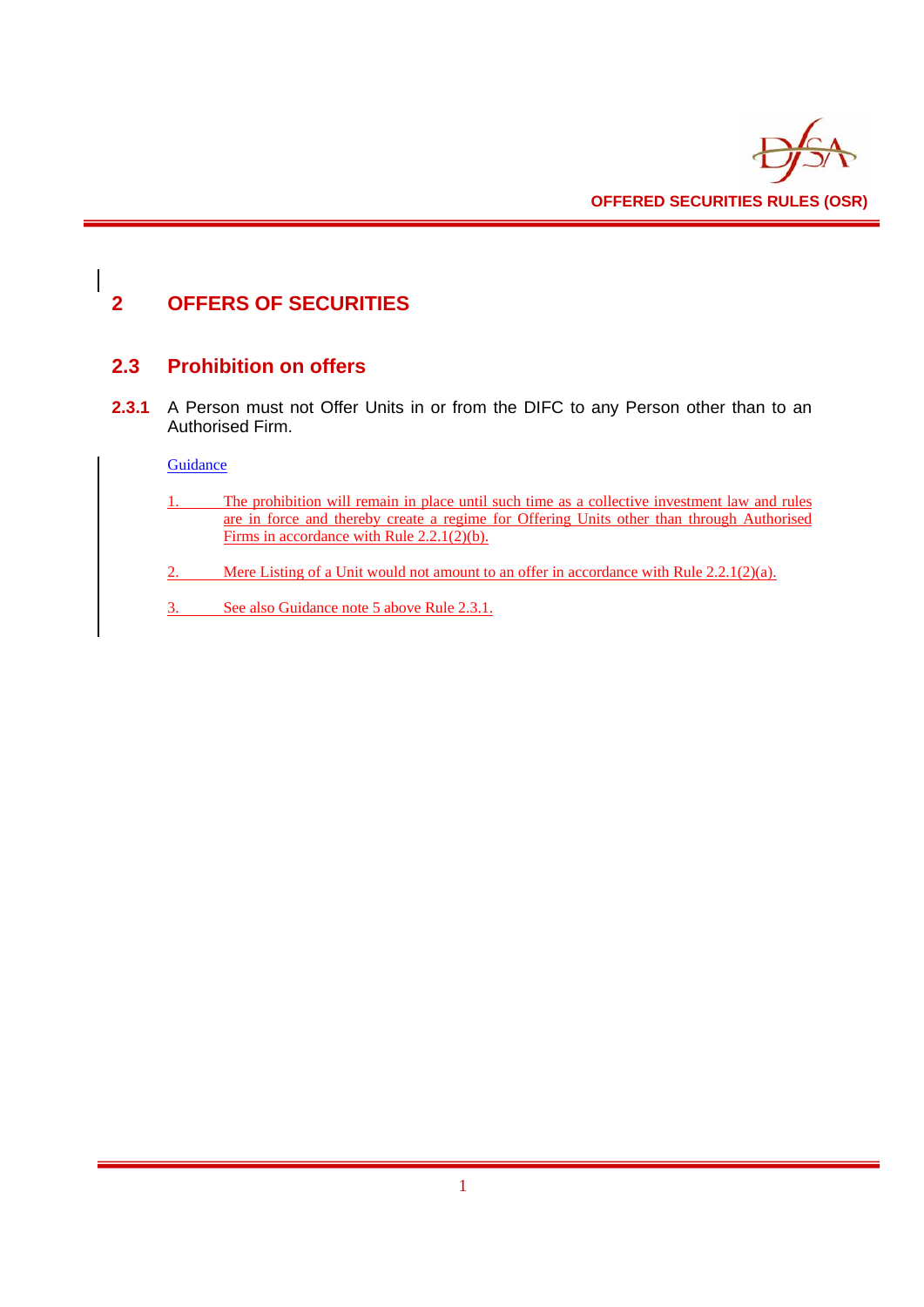

## **8.2 Continuous disclosure**

- **8.2.1** (1) A Reporting Entity must make timely disclosure of Material Information, including the relevant matters set out in section A2.1Apps2-in accordance with this chapter.
	- (2) A Reporting Entity must ensure that its disclosure is complete, true, plain and not misleading, false or deceptive.
	- (3) The Reporting Entity must, subject to section 8.3, disclose any matters as soon as reasonably practicable:
		- (a) where Apps2 section A2.1 requires market disclosure, by way of an announcement made:
			- (i) on the website of the Reporting Entity;
			- (ii) to the DIFX or such other entity created by the DIFX for the purpose of public dissemination; and
			- (iii) to the DFSA; or
		- (b) otherwise, as required by section A2.1 Apps2.

#### **Guidance**

The disclosure to the DIFX, regardless of whether the Securities are traded on that exchange, is of particular significance given the requirement by the DFSA that the DIFX make all announcements publicly available through on-line sources and by dissemination to the media.

- **8.2.2** If a Reporting Entity fails to comply with an obligation to disclose any information under this chapter, the DFSA may:
	- (a) require the Reporting Entity to disclose the information; or
	- (b) take such other steps as it considers appropriate;

if it considers that to do so would be in the interests of the DIFC.

#### **Guidance**

1. Under Article 22 of the Markets Law 2004, a Reporting Entity must make disclosures to the market in the circumstances prescribed by the Offered Securities Rules. This chapter, together with section A2.1 Apps2, sets out the obligations of Reporting Entities to make disclosures and provides guidance in relation to price sensitive information.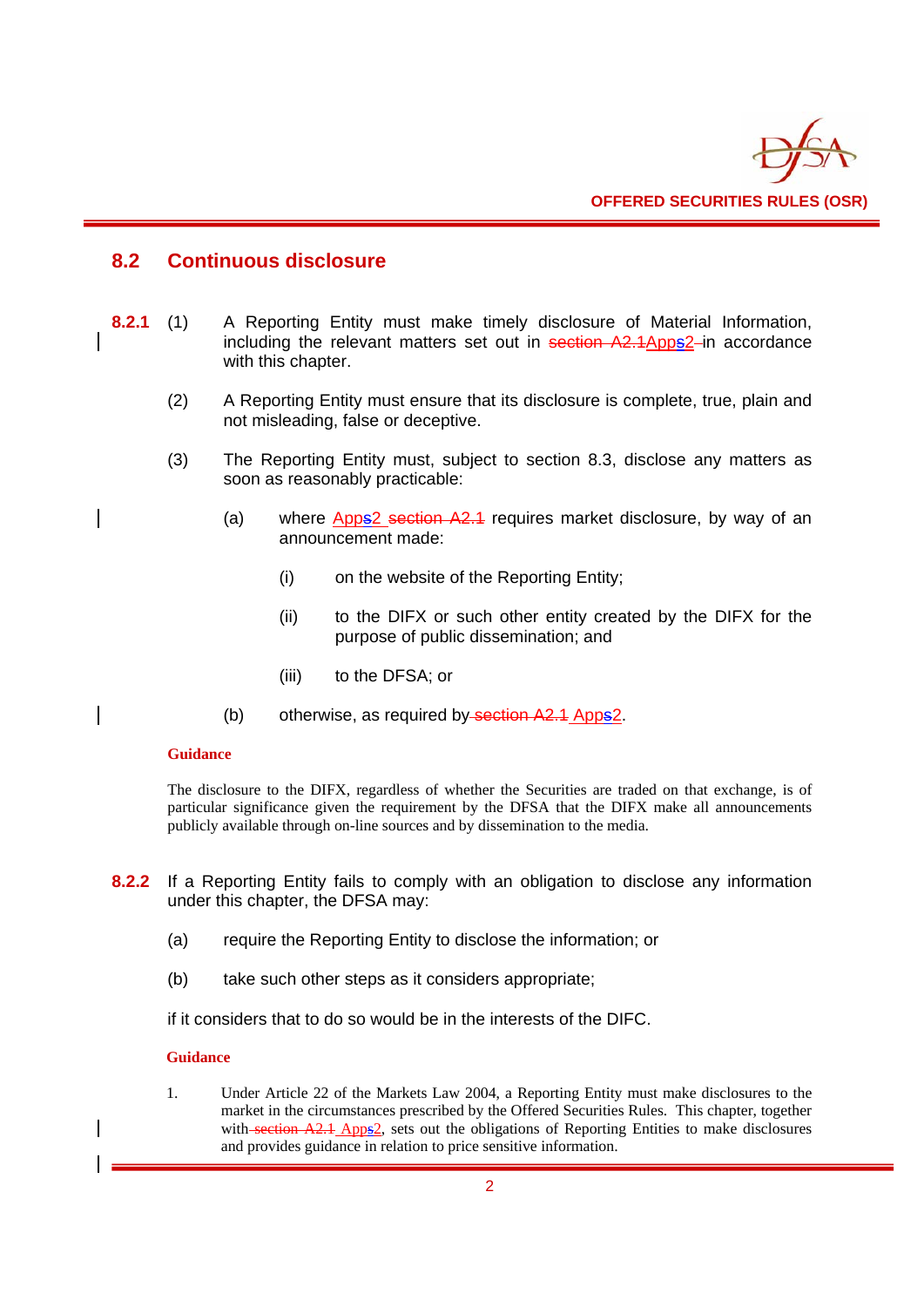

- **8.2.3** (1) A Reporting Entity must not disclose any information it is required to disclose by Rule 8.2.1 to any other Person prior to the market disclosure in accordance with Rule 8.2.1(3) of such information except in strict confidence to:
	- (a) its advisors, underwriters or sponsors;
	- (b) the custodian of the Listed Fund to which the information relates;
	- (bc) an agent employed to release the information;
	- (cd) Persons with whom it is negotiating with a view to effecting a transaction or raising finance, including prospective underwriters or sponsors of an issue of Securities, providers of finance or loans or the placement of the balance of a rights issue not taken up by shareholders;
	- (de) the DFSA or another Financial Services Regulator where such disclosure is necessary or desirable for the regulator to perform its functions;
	- (ef) a Person to whom the Reporting Entity discloses information in accordance with a lawful requirement; or
	- (fg) a Person to whom the information is disclosed in the necessary course of the business of the Reporting Entity.
	- (2) A Reporting Entity must advise such recipients, except the DFSA, in writing, prior to them receiving the information, that the information is confidential and that they and any Person privy to the information should not deal in the relevant Securities, or any other related Investment, before the information has been made available to the market.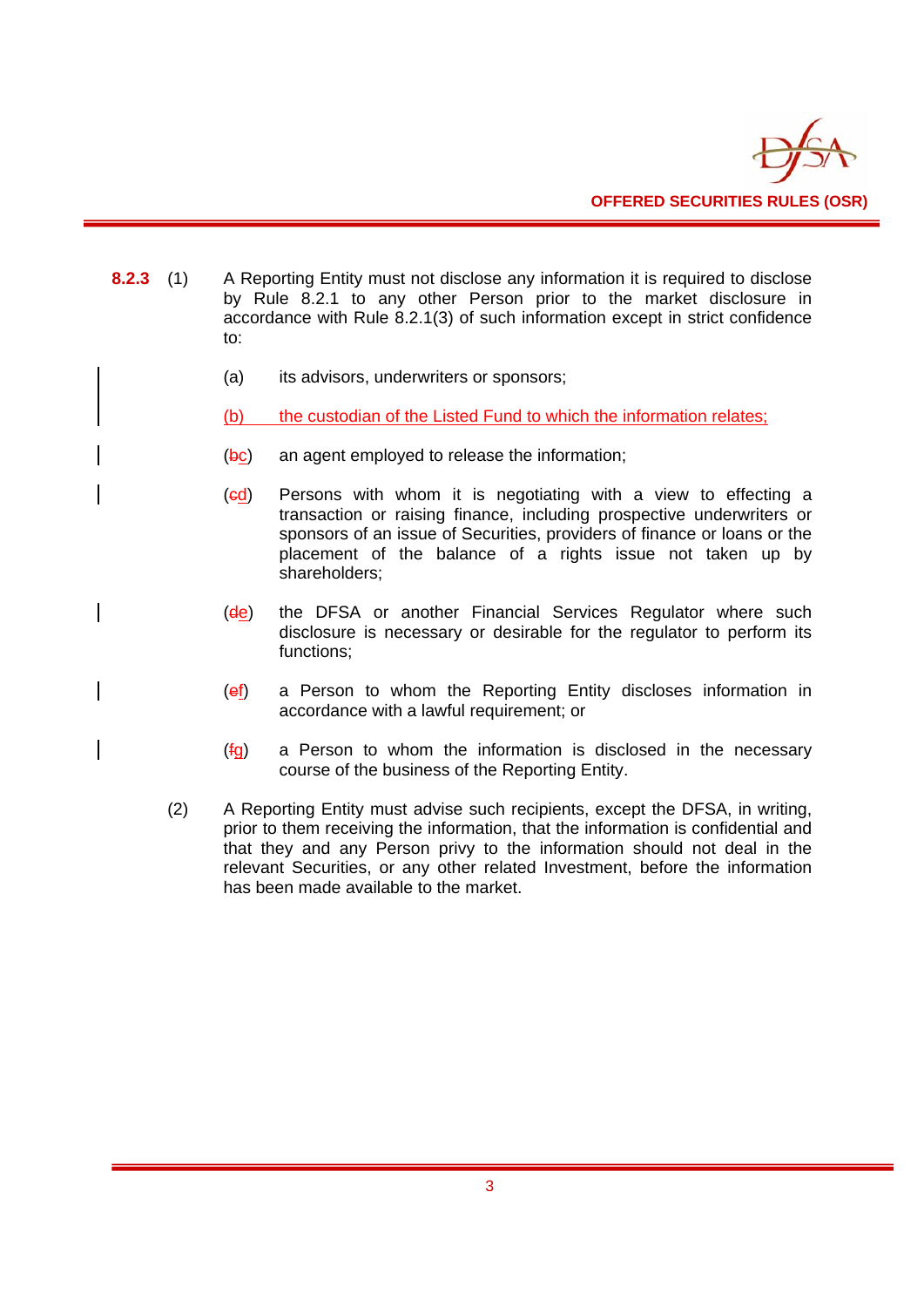

## **9 DISCLOSURE OF INTERESTS BY CONNECTED PERSONS**

## **9.1 Application**

- **9.1.1** This chapter applies to:
	- (a) a Connected Person; and
	- (b) a Person when he ceases to be a Connected Person<sub>i</sub>.
	- (c) a Person who has a significant interest; as defined in Rule 9.3.1, in a Listed Fund; or
	- (d) a Person when he has ceaseds to have a significant interest, as defined in Rule 9.3.1, in a Listed Fund.
- **9.2.3** (1) Reports filed by Connected Persons must be filed with the DFSA and the relevant Reporting Entity and disclosed by the Reporting Entity in accordance with Rule 8.2.1(3).
	- (2) Reports filed by Connected Persons must contain the following information:
		- (a) the date on which the transaction or other event giving rise to the filing requirement was effected;
		- $(b)$  the date on which on which the filing requirement was made; and
		- (c) the price, amount and class of Investments concerned in relation to the transaction or other event and the previous and new Financial Interest of the Person in the Reporting Entity.

## **9.3 Significant interest in a Listed Fund**

- **9.3.1** (1) A Person has a significant interest in a Listed Fund if that Person:
	- (a) owns or beneficially owns Units carrying more than 5% of votes attached to all voting Units of the Listed Fund;
	- (b) is a Director or is involved in the senior management of the Listed Fund; or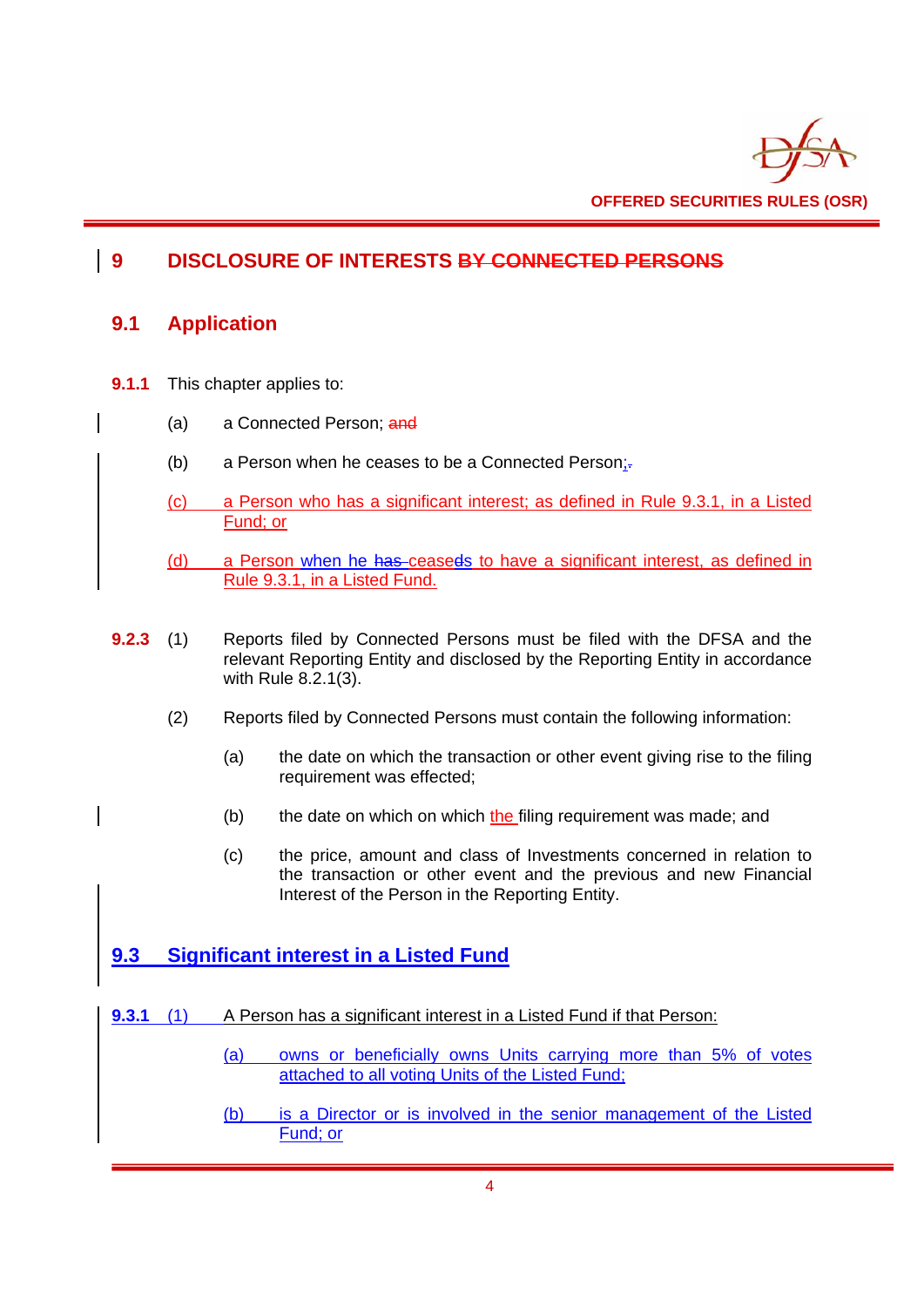

|     | (c)<br>is a Director or is involved in senior management of any Person who<br>owns or beneficially owns voting Units carrying more than 5% of the<br>votes attached to all voting Units of the Listed Fund.                                                                                                                          |  |  |  |
|-----|--------------------------------------------------------------------------------------------------------------------------------------------------------------------------------------------------------------------------------------------------------------------------------------------------------------------------------------|--|--|--|
| (2) | If a Person:                                                                                                                                                                                                                                                                                                                         |  |  |  |
|     | acquires or ceases to have a significant interest in a Listed Fund; or<br><u>(a)</u>                                                                                                                                                                                                                                                 |  |  |  |
|     | has a significant interest in a Listed Fund and there is a movement of<br>(b)<br>at least 1% in that Person's Unit holding;                                                                                                                                                                                                          |  |  |  |
|     | such a Person must file a report containing the information referred to in (4)<br>with the DFSA and the Reporting Entity of that Listed Fund. In cases where<br>the Person has not instigated the act which causes an event in (a) or (b) to<br>occur, then that Person must report as soon as he becomes aware of such an<br>event. |  |  |  |
| (3) | The Reporting Entity must disclose the information in the report in accordance                                                                                                                                                                                                                                                       |  |  |  |
|     | with Rule 8.2.1(3).                                                                                                                                                                                                                                                                                                                  |  |  |  |
| (4) | The information to be given in the report in accordance with (2) is:                                                                                                                                                                                                                                                                 |  |  |  |
|     | the name and registered address of the Listed Fund;<br>(a)                                                                                                                                                                                                                                                                           |  |  |  |
|     | the Person's name and address;<br>(b)                                                                                                                                                                                                                                                                                                |  |  |  |
|     | the date on which the transaction or other event giving rise to the<br>(c)<br>report was effected; and                                                                                                                                                                                                                               |  |  |  |
|     | the price, amount and class of Units concerned in relation to the<br>(d)<br>transaction or other event and the previous and new significant<br>interest of the Person in the Listed Fund.                                                                                                                                            |  |  |  |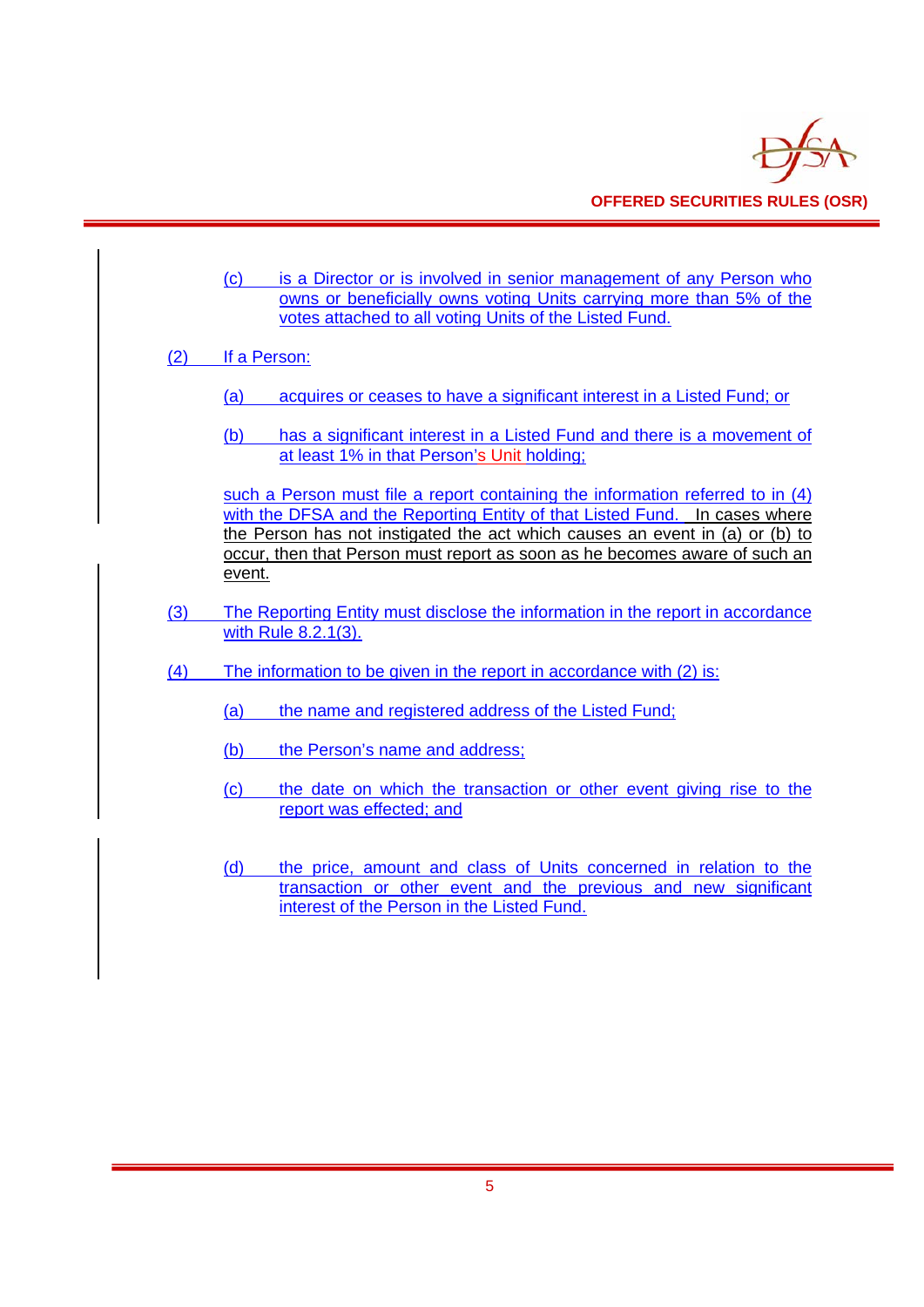

## **App 4 CORPORATE GOVERNANCE AND DIRECTORS' DEALINGS**

## **A4.1 Application**

- **A4.1.1** (1) This appendix applies to:
	- (a) a Reporting Entity that has or had Shares admitted to an Official List of Securities by an Authorised Market Institution or has made a Prospectus Offer of Shares; and
	- (b) the Directors of such a Reporting Entity.
	- (2) In relation to a Listed Fund which is a Body Corporate:
		- (a) the corporate governance provisions of this appendix apply to the Listed Fund and to its Directors; and
		- (b) in this appendix, a reference to a Reporting Entity must be construed as a reference to the Listed Fund and a reference to a shareholder must be construed as a reference to a member or a holder of units in the Listed Fund.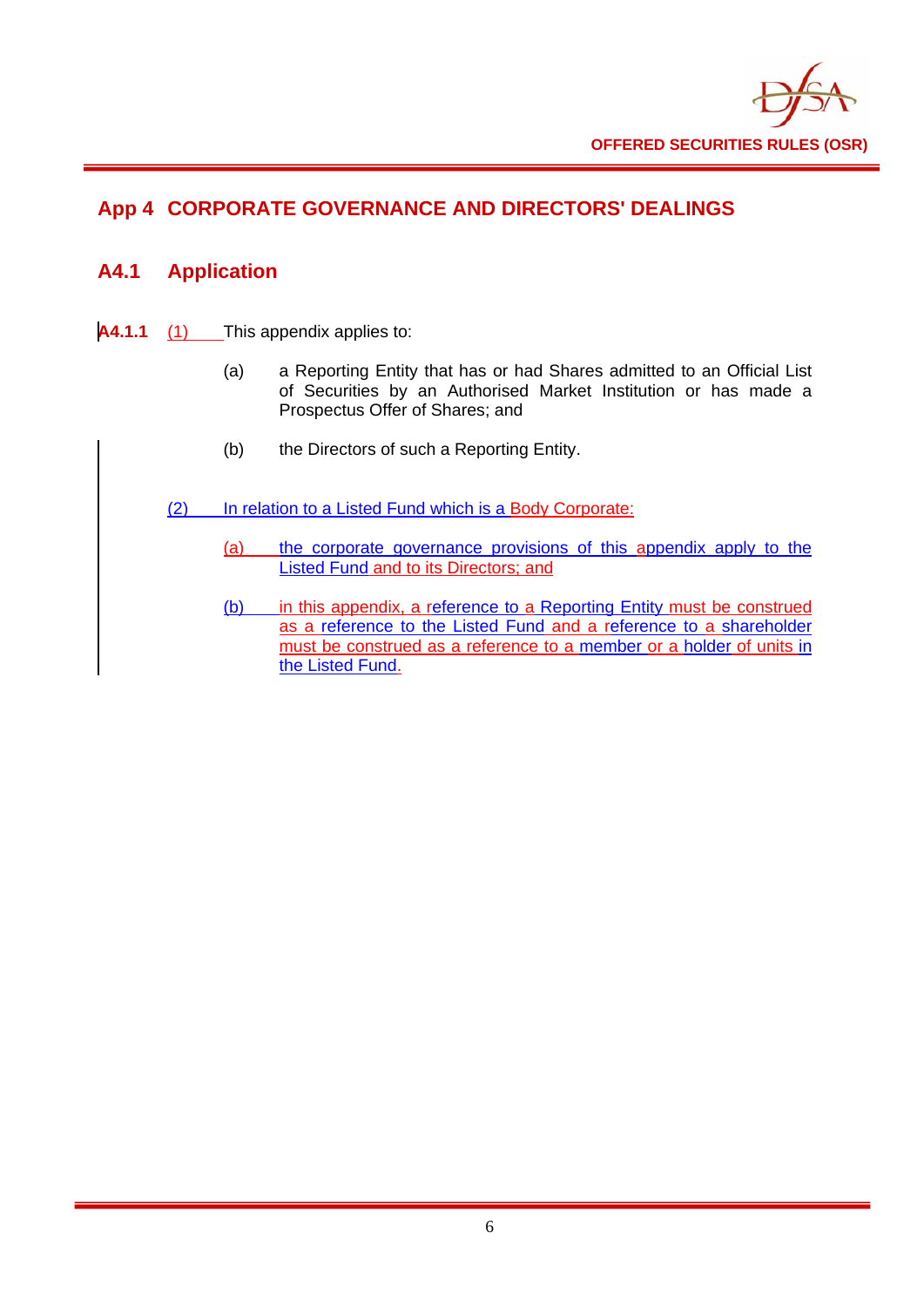

## **App 7 PRICE SENSITIVE INFORMATION**

## **A7.1 Guidance in relation to section A2.1**

#### **Guidance**

#### **Price sensitive information**

- 1. This document provides guidance on the interpretation of the continuing obligations relating to Price Sensitive Information.
- 2. The DFSA recognises the importance to the market of accurate, up-to-date information about Reporting Entities and Listed Funds. Reporting Entities are therefore required to disseminate unpublished Price Sensitive Information without delay as part of the "continuing obligations" of Reporting Entities under the Offered Securities Rules.
- 3. A Reporting Entity must ensure that any Price Sensitive information is disclosed to the market as a whole and must take all reasonable care to ensure that such information is sufficiently detailed and not misleading, false or deceptive. The information must be released without delay and in the manner required by chapter 9 of the Offered Securities Rules.

#### **Identifying price sensitive information………..**

#### **Information not in the market**

- 6. The Offered Securities Rules require information to be disclosed to the market by way of an announcement made on the web-site of the Reporting Entity and by such other means as the DFSA may prescribe.
- 7. Price Sensitive Information that is already available to the market, such as interest rate changes, does not need to be announced unless it has an unexpected or unusual effect on the Reporting Entity and Listed Fund.
- 8. The obligation of a Reporting Entity to announce Price Sensitive Information is not discharged where a fee must be paid for access to the information or it is not a matter of general knowledge that the information can be obtained. In cases of doubt a Reporting Entity should consult with the DFSA.

#### **Exemptions from the duty to disclose information**

9. Article 24 of the Markets Law 2004 provides exemptions to the requirement to provide disclosure of Price Sensitive Information where disclosure would be unduly detrimental to the interests of the Reporting Entity or Listed Fund or where the information to be disclosed is commercially sensitive. Reporting Entities should ensure that any such information is kept confidential within the Reporting Entity. In these circumstances, the Reporting Entity should deliver without delay to the DFSA a notification requesting non-disclosure as set out in Rule 8.3 of the Offered Securities Rules.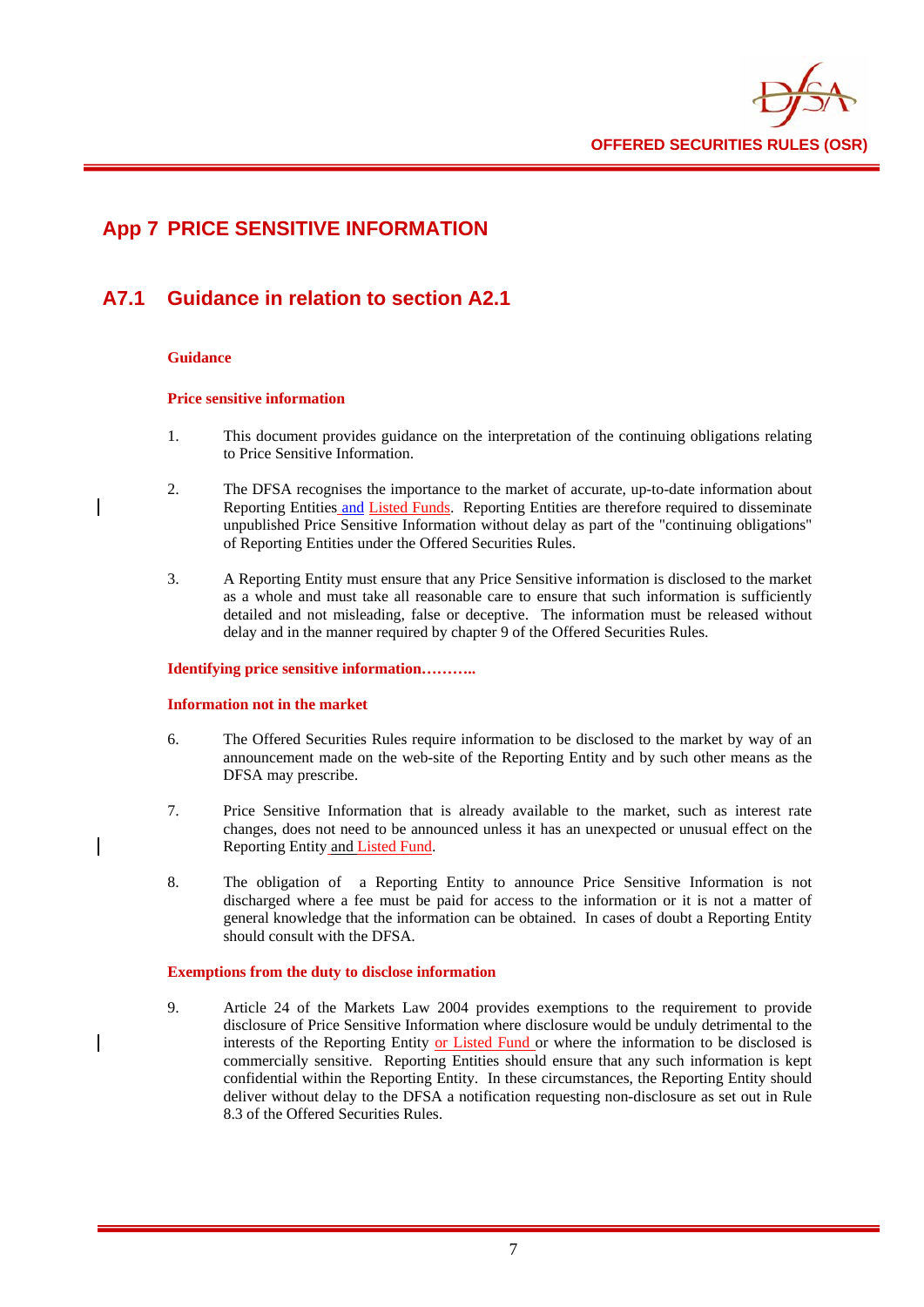

#### **Persons to whom price sensitive information may be disclosed**

10. Under Rule 8.2.3 of the Offered Securities Rules, a Reporting Entity may only disclose Price Sensitive Information, in strict confidence, to its advisors, an agent employed to release the information, Persons with whom it is negotiating with a view to effecting a transaction or raising finance or where the information is disclosed in the necessary course of business of the Reporting Entity or the Listed Fund. It is likely that Price Sensitive Information will be made known to certain Employees of the Reporting Entity or Listed Fund. A Reporting Entity must put in place procedures to ensure that Employees do not disclose such information, whether or not inadvertently, and that Employees are adequately trained in the handling of Price Sensitive Information.

#### **Framework for the handling of price sensitive information………..**

11. Responsibility for a Reporting Entity's or Listed Fund's overall policy on the handling of Price Sensitive Information lies with the Directors of the Reporting Entity. Whilst responsibility for compliance with the continuing obligations set out in the Offered Securities Rules lies with the Reporting Entity, Directors should be aware that they may be held personally liable for breach of these rules. The enforcement procedures set out at chapter 11 of the Offered Securities Rules may be implemented against them.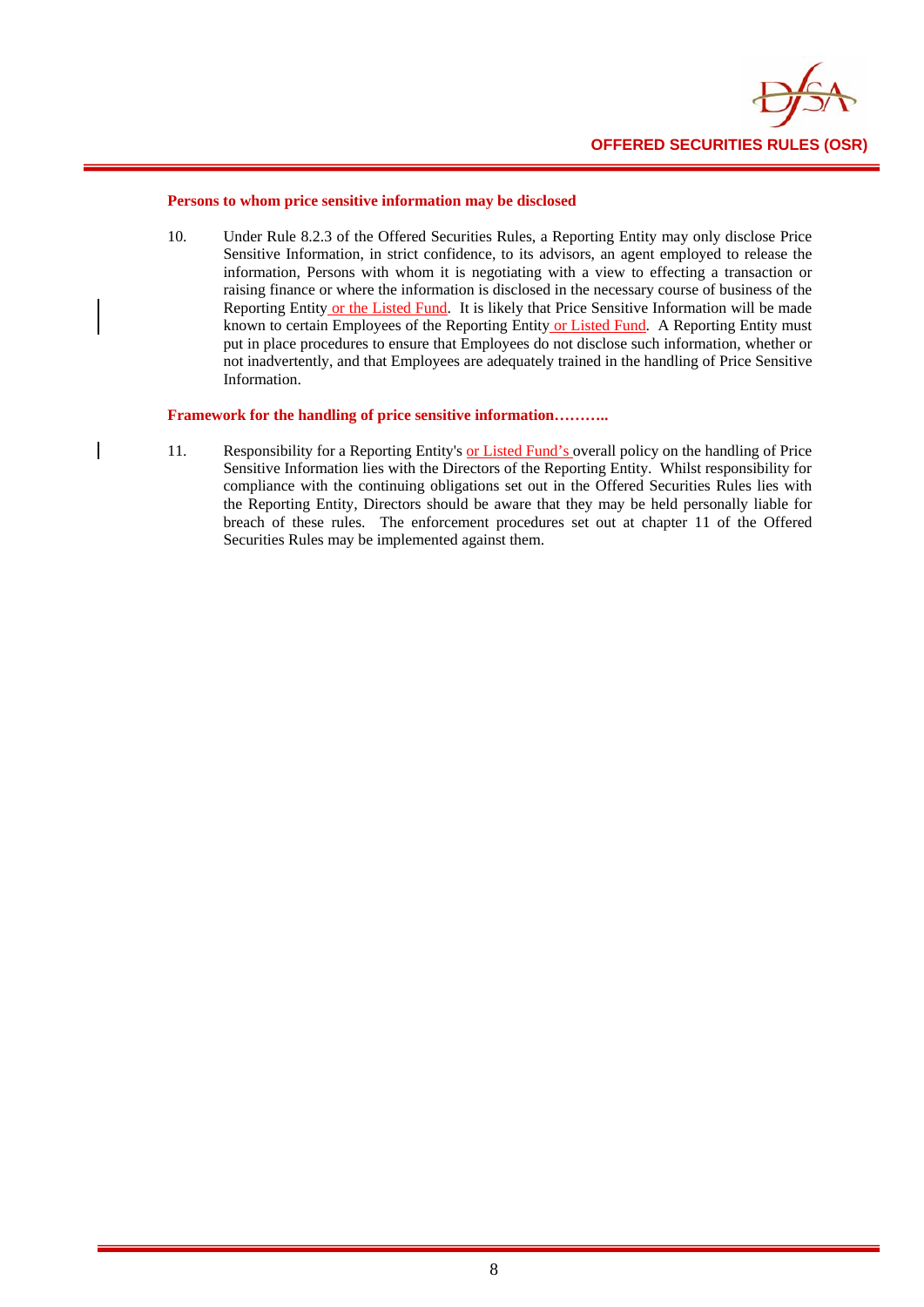

**App 1 CONTENTS OF PROSPECTUS**

## **A1.1 Contents of prospectus – Information about the issuer (registration statement)**

**A1.1.1** A Person filing a Prospectus in accordance with Rule 4.2.1(1) must provide the following information which are specific disclosure requirements in addition to the general requirements under Article 15 of the Markets Law 2004.

Guidance

A column marked with an "x" indicates that the disclosure requirements apply in relation to that type of Security.

…………………………………………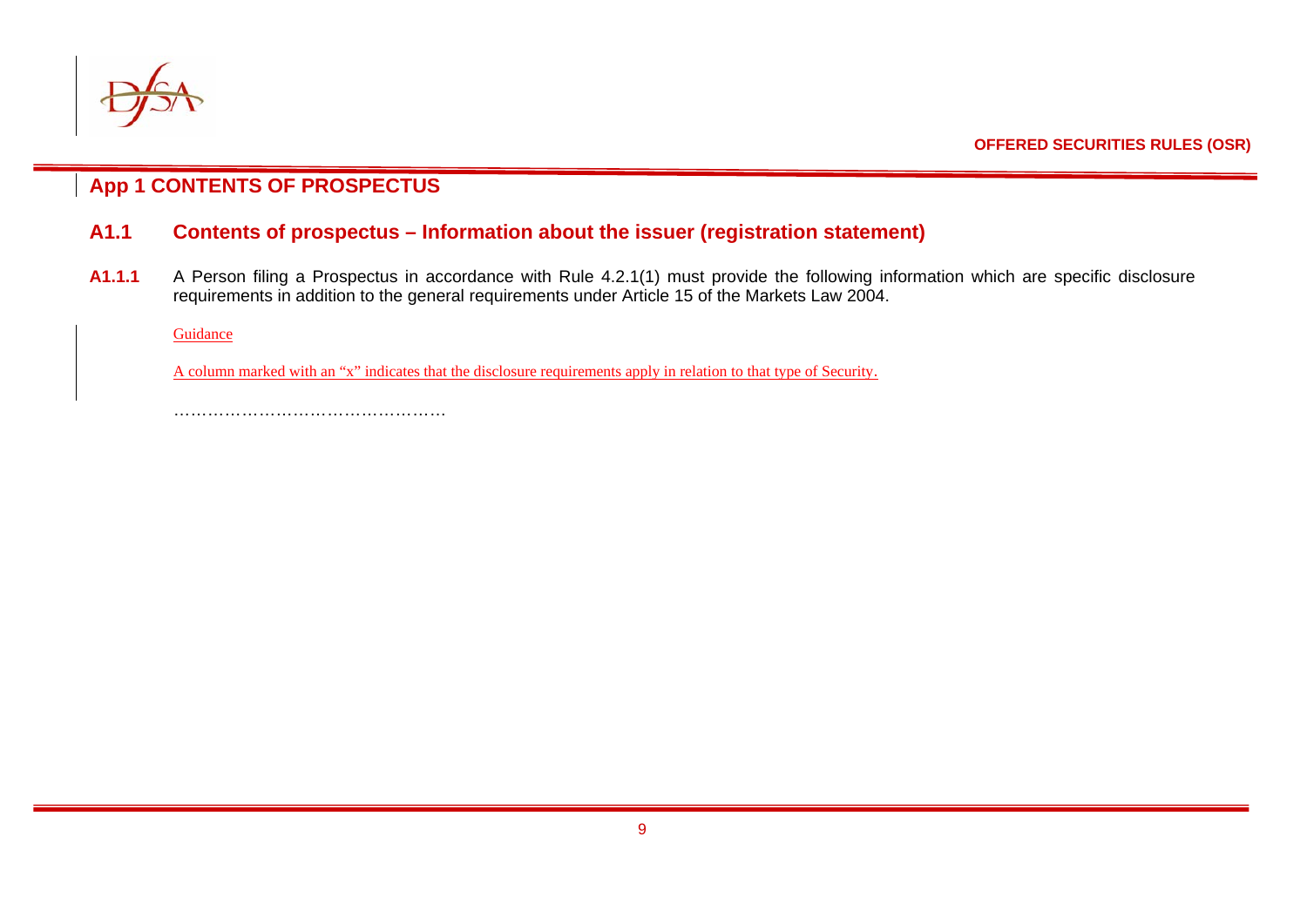

## **A1.2 Contents of prospectus – Information about the securities (issue note)**

**A1.2.1** A Person filing a Prospectus in accordance with Rule 4.2.1(1) must provide the following information which are specific disclosure requirements in addition to the general requirements under Article 15 of the Markets Law 2004.

Guidance

A column marked with an "x" indicates that the disclosure requirements apply in relation to that Security.

**…………………………………** 

## **App 2 CONTINUING OBLIGATIONS**

- **A2.1 Continuing obligations disclosure relating to the reporting entity**
- **A2.1.1** On occurrence of an event in the "events" column, a Reporting Entity must make the type of disclosure in accordance with the "requirements" column and the "time" column of this appendix.

**Guidance**

- 1. A column marked with an "x" indicates that the disclosure requirements apply in relation to that Security.
- 2. Continuing obligations in relation to disclosure requirements for Listed Funds are located in section A2.3.

……………………………………………………………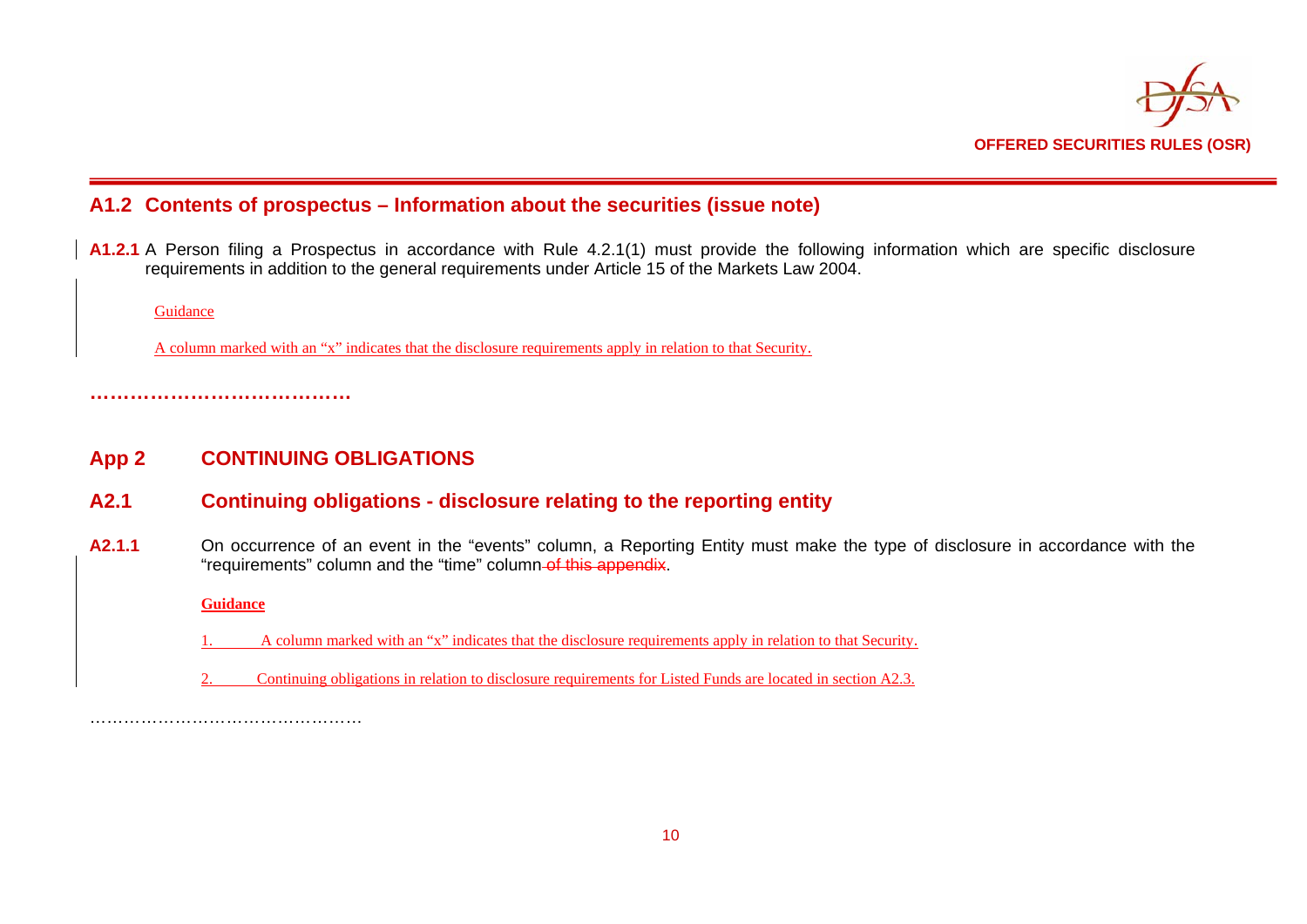

## **A2.2 Other obligations of a reporting entity**

A2.2.1 On occurrence of an event in the "events" column, a Reporting Entity must ensure compliance in accordance with the "requirements" column and the "time" column of this section.

Guidance

A column marked with an "x" indicates that the disclosure requirements apply in relation to that Security.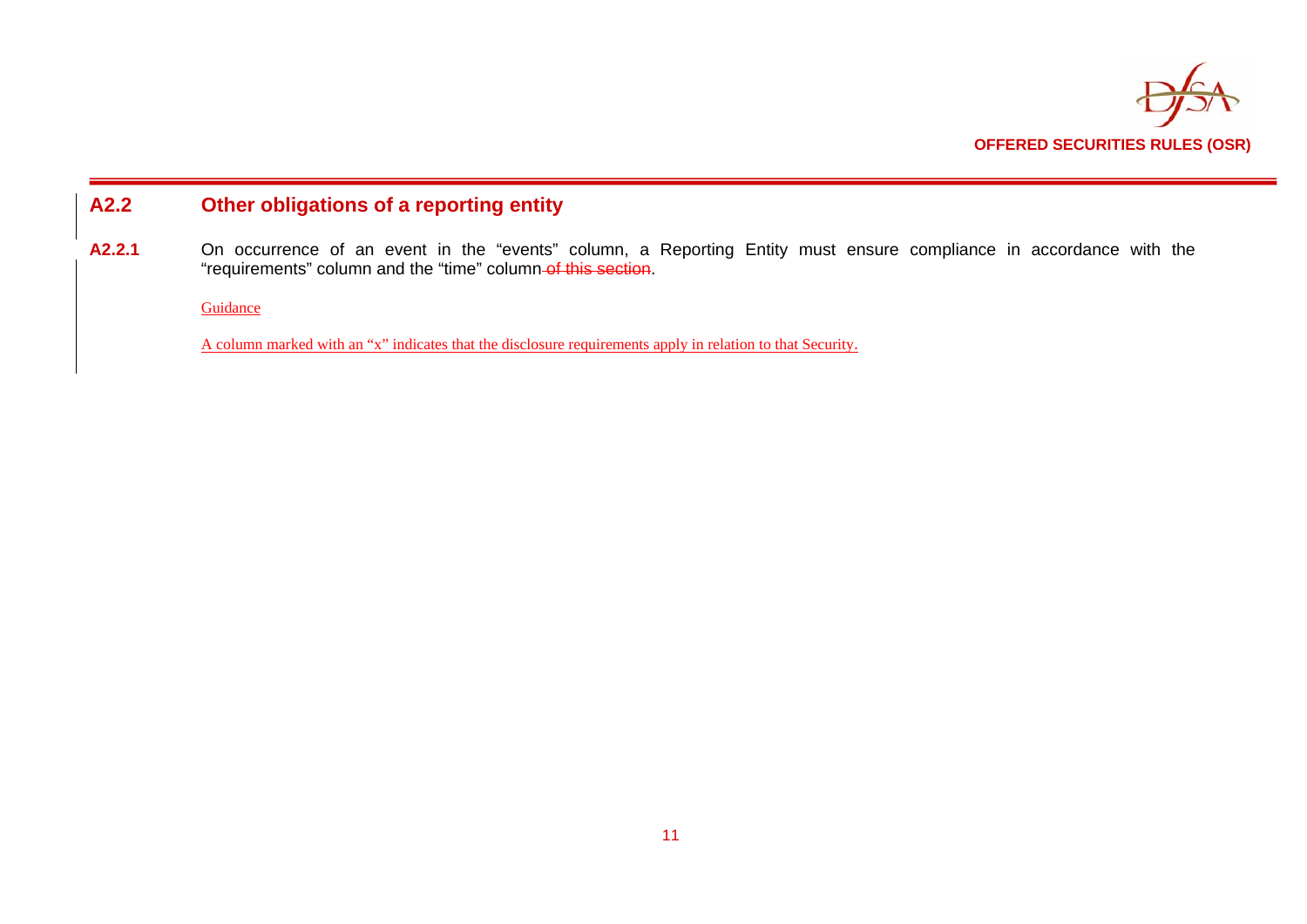

|                |                  | A2.3 Disclosures relating to Listed Funds                                                                                                                                                                                                                                                                                                                                                                                                                                                                         |                                                                                                                                             |                          |
|----------------|------------------|-------------------------------------------------------------------------------------------------------------------------------------------------------------------------------------------------------------------------------------------------------------------------------------------------------------------------------------------------------------------------------------------------------------------------------------------------------------------------------------------------------------------|---------------------------------------------------------------------------------------------------------------------------------------------|--------------------------|
|                | A2.3.1(1)<br>(2) | On occurrence of an event in the "event" column, a Reporting Entity of a Listed Fund must make the type of disclosure described in<br>accordance with the "requirements" column and the "time" column.<br>In cases where the Listed Fund is in the form of the trust, a Reporting Entity of that Listed Fund must construe the items specified in<br>the event column in an appropriate manner so as to achieve the fundamental purpose of disclosing relevant equivalent information<br>in respect of the trust. |                                                                                                                                             |                          |
|                | <b>Guidance</b>  | A column marked with an "x" indicates that the disclosure requirements apply in relation to those securities.                                                                                                                                                                                                                                                                                                                                                                                                     |                                                                                                                                             |                          |
|                |                  |                                                                                                                                                                                                                                                                                                                                                                                                                                                                                                                   |                                                                                                                                             | A2.3                     |
| Item           | Event            |                                                                                                                                                                                                                                                                                                                                                                                                                                                                                                                   | Requirement                                                                                                                                 | Time                     |
| 1              | Information; and | <b>Price Sensitive Information in relation to a Listed Fund</b><br>(a) Material developments relating to the Units that may constitute Price Sensitive Information;<br>(b) Any change in the business, financial condition, performance or expectation of performance that may constitute Price Sensitive                                                                                                                                                                                                         | Market disclosure of the development or change as the<br>case may be, including all Price Sensitive Information<br>relating to it.          | Without delay.           |
|                |                  | (c) Impending or strategic developments or matters in the course of negotiations where there is reason to believe that a breach of confidence<br>has or is likely to occur in relation to Price Sensitive Information.                                                                                                                                                                                                                                                                                            |                                                                                                                                             |                          |
| 2.             |                  | Belief that a breach of confidence has occurred or is likely to occur in relation to Price Sensitive Information.                                                                                                                                                                                                                                                                                                                                                                                                 | Disclosure to the DFSA of the breach or likely<br>breach, including all Price Sensitive Information<br>relating to it.                      | Without<br>delay.        |
|                |                  | The Governing Body of the Reporting Entity or Listed Fund                                                                                                                                                                                                                                                                                                                                                                                                                                                         |                                                                                                                                             |                          |
| 3 <sub>1</sub> |                  | Any change to the Governing Body of the Reporting Entity or of the Listed Fund including:<br>(a) the appointment of a new Director or Partner;                                                                                                                                                                                                                                                                                                                                                                    | Market disclosure of:<br>(a) the effective date of the change (if it has<br>been decided):<br>(b) whether the position is executive or non- | <b>Without</b><br>delay. |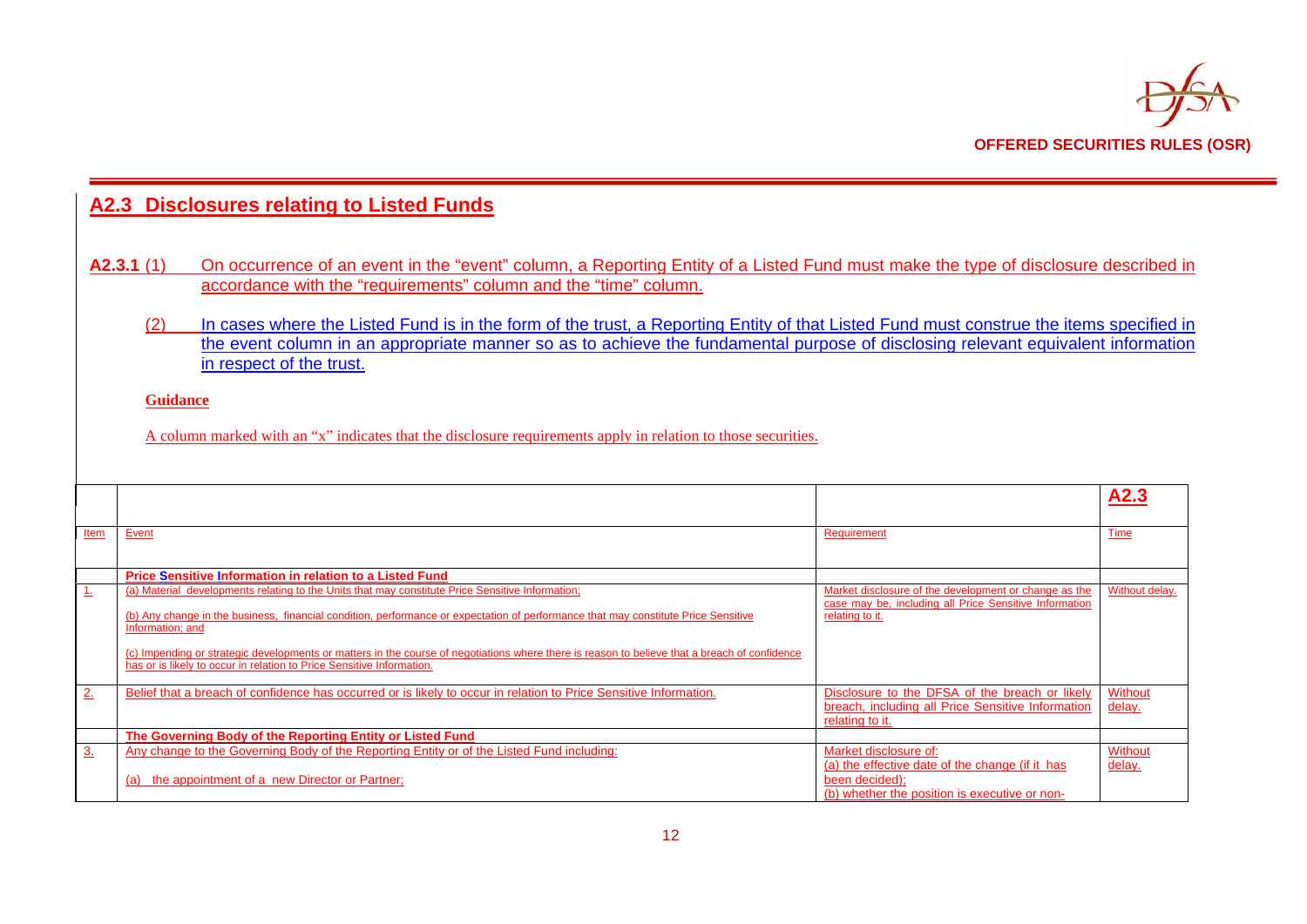

|      |                                                                                                |                                                                                                   | A2.3         |
|------|------------------------------------------------------------------------------------------------|---------------------------------------------------------------------------------------------------|--------------|
|      |                                                                                                |                                                                                                   |              |
| Item | Event                                                                                          | Requirement                                                                                       | Time         |
|      |                                                                                                |                                                                                                   |              |
|      | (b) the resignation, retirement or removal of an existing Director or Partner; and             | executive;                                                                                        |              |
|      |                                                                                                |                                                                                                   |              |
|      | (c) changes to any important functions or executive responsibilities of a Director or Partner. | (c) whether the position is considered to be<br>independent: and                                  |              |
|      |                                                                                                | (d) the nature of any functions or responsibility                                                 |              |
|      |                                                                                                | of the position.                                                                                  |              |
| 4.   | Information in respect of a new Director or Partner.                                           | Market disclosure of:                                                                             | Within 7     |
|      |                                                                                                | (a) all directorships or Partnerships past or                                                     | days of the  |
|      |                                                                                                | present held by the Director or Partner in any<br>other Body Corporate, Partnership in the        | appointment. |
|      |                                                                                                | previous five years;                                                                              |              |
|      |                                                                                                | (b) the professional qualifications and                                                           |              |
|      |                                                                                                | experience of the Director or Partner;<br>(c) details of the process by which the Director or     |              |
|      |                                                                                                | Partner was selected;                                                                             |              |
|      |                                                                                                | (d) any unspent convictions relating to serious                                                   |              |
|      |                                                                                                | criminal offences;<br>(e) any bankruptcies or individual voluntary                                |              |
|      |                                                                                                | arrangements;                                                                                     |              |
|      |                                                                                                | (f) any compulsory liquidations, creditors                                                        |              |
|      |                                                                                                | voluntary liquidations, company voluntary<br>arrangements, receivership or any composition        |              |
|      |                                                                                                | or arrangement with its creditors generally or                                                    |              |
|      |                                                                                                | any class of its creditors of any Issuer where                                                    |              |
|      |                                                                                                | such an individual was a Director or Partner at<br>the time of or within the 12 months preceding  |              |
|      |                                                                                                | such events; and                                                                                  |              |
|      |                                                                                                | (g) any public criticisms or disqualifications of                                                 |              |
|      |                                                                                                | the individual by statutory or regulatory<br>authorities and whether the individual has ever      |              |
|      |                                                                                                | been disqualified by a court from acting as a                                                     |              |
|      |                                                                                                | Director of a Body Corporate or from acting in                                                    |              |
|      |                                                                                                | the management or conduct of the affairs of any<br>Body Corporate or Listed Fund, if there are no |              |
|      |                                                                                                | such details to be disclosed, that fact.                                                          |              |
|      |                                                                                                |                                                                                                   |              |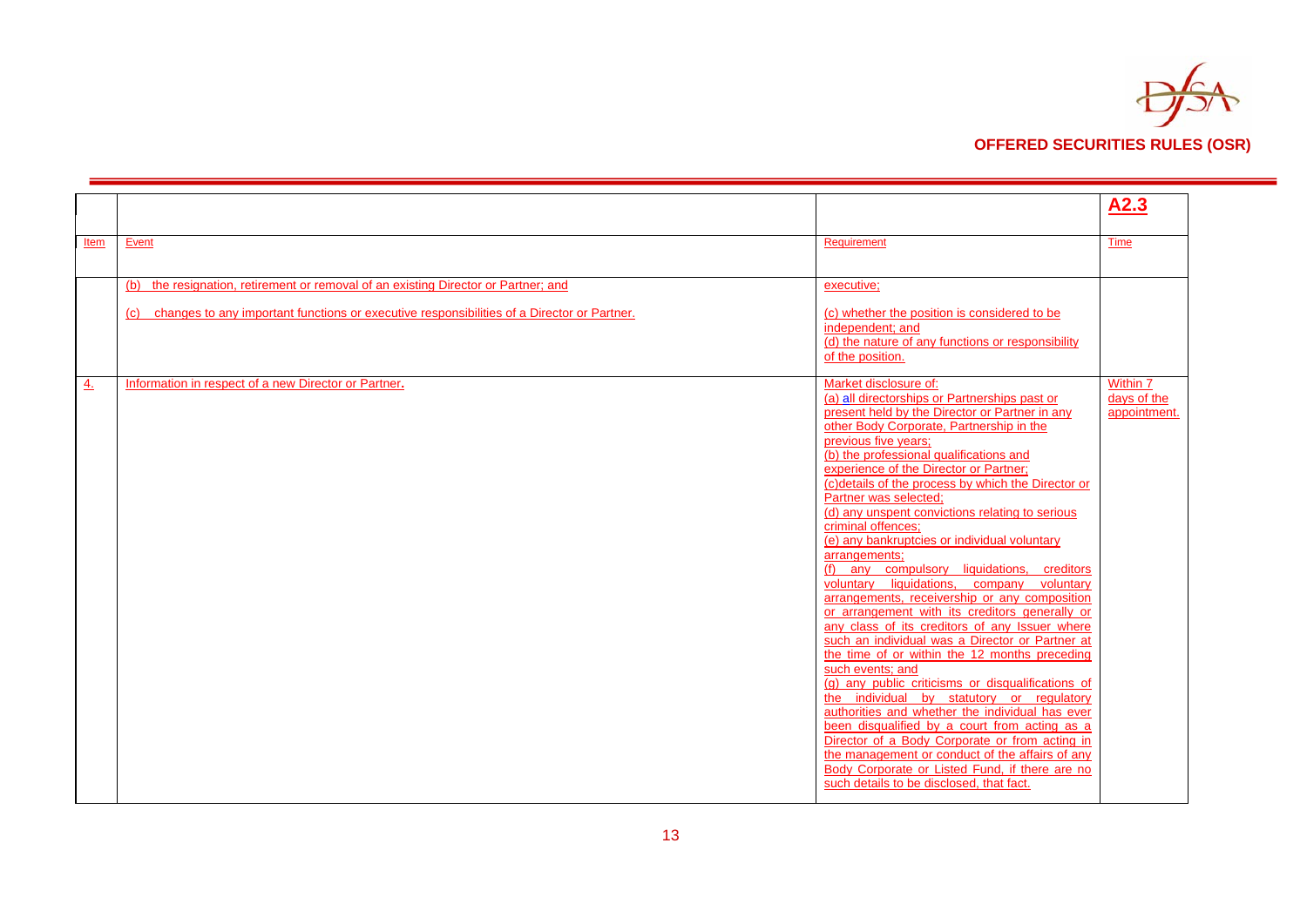

|              |                                                                                                                                                                                                                   |                                                    | A2.3           |
|--------------|-------------------------------------------------------------------------------------------------------------------------------------------------------------------------------------------------------------------|----------------------------------------------------|----------------|
|              |                                                                                                                                                                                                                   |                                                    |                |
| Item         | Event                                                                                                                                                                                                             | Requirement                                        | Time           |
|              |                                                                                                                                                                                                                   |                                                    |                |
|              |                                                                                                                                                                                                                   |                                                    |                |
| 5.           | Shari'a supervisory board                                                                                                                                                                                         | Market disclosure of:                              | Without        |
|              |                                                                                                                                                                                                                   | (a) the identity, qualifications and experience of | delay.         |
|              | Where a Shari'a supervisory board has been appointed details of any changes to the membership of the Shari'a supervisory                                                                                          | any new Shari'a supervisory board members;         |                |
|              | board.                                                                                                                                                                                                            | (b) the identity of any Shari'a supervisory board  |                |
|              |                                                                                                                                                                                                                   | members who resign or are dismissed;               |                |
|              |                                                                                                                                                                                                                   | (c)the effective date of the change; and           |                |
|              |                                                                                                                                                                                                                   | (d) reasons for the change in membership.          |                |
| 6.           | A breach of directors' dealing rules in Appendix 4.                                                                                                                                                               | Disclosure to the DFSA of the nature, content      | Without        |
|              |                                                                                                                                                                                                                   | and details of the breach.                         | delay          |
| $\mathbf{Z}$ | Transactions undertaken which could result in:                                                                                                                                                                    | Market disclosure relating to:                     | <b>Without</b> |
|              | any significant investments or material change to a significant investment outside the stated investment strategy<br>(a)                                                                                          | (a) Any decision to enter into such a              | delay.         |
|              | of the Listed Fund (being any investments equal to or greater than 5 per cent of the net asset value of the fund); or                                                                                             | transaction;                                       |                |
|              | the incurring of any significant debt outside the usual and ordinary course of business of the Listed Fund (being<br>(b)                                                                                          | (b) Any material change or new matter affecting    |                |
|              | debt with an amount equal to or greater than 5 per cent of the net asset value of the fund) taking into account the                                                                                               | any matter contained in an earlier disclosure;     |                |
|              | stated investment strategy.                                                                                                                                                                                       | and                                                |                |
|              |                                                                                                                                                                                                                   | (c) A full description of the event, activity or   |                |
|              |                                                                                                                                                                                                                   | transaction proposed or effected as the case       |                |
|              |                                                                                                                                                                                                                   | may be.                                            |                |
| 8.           | A transaction other than a transaction of a revenue nature in the ordinary course of business between a Reporting<br>(a)                                                                                          | Market disclosure of nature, content and details   | Without        |
|              | <b>Entity and a Person with a significant interest, Associate or Group Director:</b>                                                                                                                              | of any transactions.                               | delay.         |
|              | Any arrangements pursuant to which a Reporting Entity and a Person with a significant interest, Associate or<br>(b)                                                                                               |                                                    |                |
|              | Group Director each invests in, or provides finance to a member of its Group;                                                                                                                                     |                                                    |                |
|              | A transaction other than a transaction of a revenue nature in the ordinary course of business between a Reporting<br>$\left( c\right)$                                                                            |                                                    |                |
|              | Entity and any Person who exercises significant influence over the Reporting Entity; or<br>Any transaction described by (a) and (b) between a Reporting Entity and any Person who is (or was within the 12<br>(d) |                                                    |                |
|              | months preceding the date of the transaction) a Person with a significant interest or Associate or Group Director.                                                                                                |                                                    |                |
| <u>lo</u>    | Any decision to declare, recommend or pay any dividend or to make any other distribution on the Units or any decision not                                                                                         | Market disclosure of the decision, including the   | Without        |
|              | to declare, recommend or pay any dividend which would otherwise have been expected to have been declared.                                                                                                         | rate and amount of and record date for the         | delay and in   |
|              | recommended or paid in the normal course of events.                                                                                                                                                               | dividend or other distribution or the grounds for  | any event no   |
|              |                                                                                                                                                                                                                   | the decision in relation to non-payment.           | later than 5   |
|              |                                                                                                                                                                                                                   |                                                    | days prior to  |
|              |                                                                                                                                                                                                                   |                                                    | the record     |
|              |                                                                                                                                                                                                                   |                                                    | date or the    |
|              |                                                                                                                                                                                                                   |                                                    | date of        |
|              |                                                                                                                                                                                                                   |                                                    | expected       |
|              |                                                                                                                                                                                                                   |                                                    | distribution.  |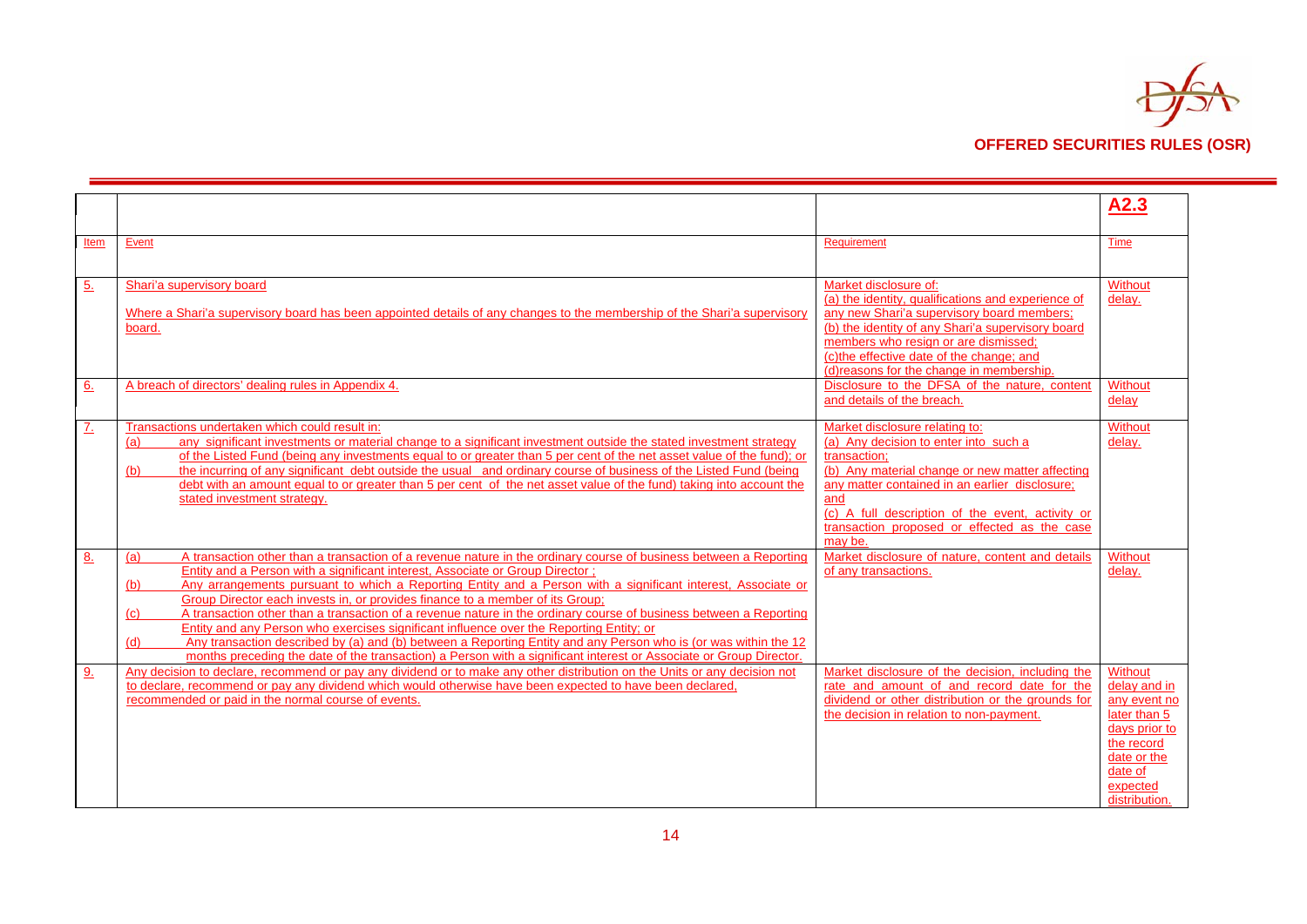

|            |                                                                                                                                   |                                                                    | A2.3                 |
|------------|-----------------------------------------------------------------------------------------------------------------------------------|--------------------------------------------------------------------|----------------------|
|            |                                                                                                                                   |                                                                    |                      |
| Item       | Event                                                                                                                             | Requirement                                                        | Time                 |
|            |                                                                                                                                   |                                                                    |                      |
| 10.        | A listing of the same Units on an exchange outside the DIFC.                                                                      | Market disclosure of the listing.                                  | <b>Without</b>       |
|            |                                                                                                                                   |                                                                    | delay.               |
| 11.        | Any information required to be disclosed, in relation to Units also listed on an exchange outside the DIFC, under the market      | Market disclosure of the information subject to                    | <b>Without</b>       |
|            | disclosure requirements in the other jurisdiction which is not already required to be disclosed in relation to the listing in the | market disclosure in another jurisdiction.                         | delay.               |
|            | DIFC.                                                                                                                             |                                                                    |                      |
| <u>12.</u> | Any change of custodian or depositary in relation to the Listed Fund.                                                             | Market disclosure of the new custodian or                          | Without              |
|            |                                                                                                                                   | depository and any implication/effect of this                      | delay.               |
| <u>13.</u> | Annual report and annual financial statements of the Listed Fund.                                                                 | change.<br>Market disclosure of the annual report and              | As soon as           |
|            |                                                                                                                                   | annual financial statements.                                       | possible             |
|            |                                                                                                                                   |                                                                    | after the            |
|            |                                                                                                                                   | The annual report must include in respect of the                   | accounts             |
|            |                                                                                                                                   | financial year to which it relates:                                | have been            |
|            |                                                                                                                                   | (a) review of operations during the year and the                   | approved             |
|            |                                                                                                                                   | results of those operations;                                       | but no later         |
|            |                                                                                                                                   | (b) details of any significant changes in the                      | than 90 days         |
|            |                                                                                                                                   | Listed Fund's state of affairs during the financial                | after the end        |
|            |                                                                                                                                   | year:<br>(c) the Listed Fund's principal activities during         | of the               |
|            |                                                                                                                                   | the year and any significant changes in the                        | financial<br>period. |
|            |                                                                                                                                   | nature of those activities during the year;                        |                      |
|            |                                                                                                                                   | (d) details of any matter or circumstance that                     |                      |
|            |                                                                                                                                   | has arisen since the end of the year that has                      |                      |
|            |                                                                                                                                   | significantly affected or may significantly affect:                |                      |
|            |                                                                                                                                   | (i) the Listed Funds' operations in future                         |                      |
|            |                                                                                                                                   | financial years:                                                   |                      |
|            |                                                                                                                                   | (ii) the results of those operations in future                     |                      |
|            |                                                                                                                                   | financial years; or<br>(iii) the Listed Fund's state of affairs in |                      |
|            |                                                                                                                                   | future financial years; and                                        |                      |
|            |                                                                                                                                   | (e) likely developments in the Listed Funds                        |                      |
|            |                                                                                                                                   | operations in future financial years and the                       |                      |
|            |                                                                                                                                   | expected results of those operations;                              |                      |
|            |                                                                                                                                   | A statement by the auditors that the                               |                      |
|            |                                                                                                                                   | accounts give a true and fair view of the state                    |                      |
|            |                                                                                                                                   | of the Listed Fund's affairs, profit and loss and                  |                      |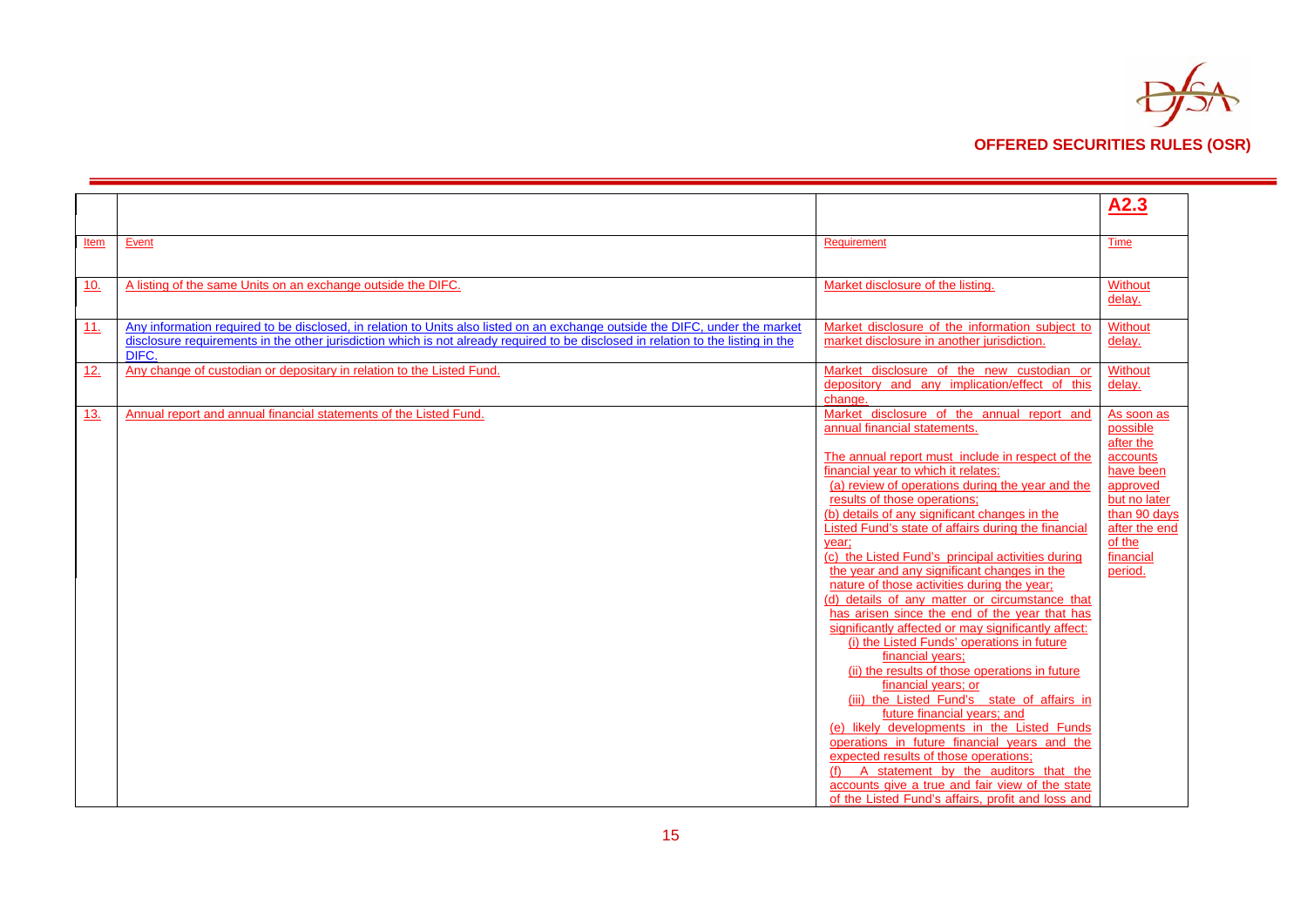

|      |                                       |                                                                                               | A2.3                     |
|------|---------------------------------------|-----------------------------------------------------------------------------------------------|--------------------------|
|      | Event                                 | Requirement                                                                                   |                          |
| Item |                                       |                                                                                               | Time                     |
|      |                                       |                                                                                               |                          |
|      |                                       | additional information as may be required.                                                    |                          |
|      |                                       |                                                                                               |                          |
|      |                                       | The annual financial statements must be audited<br>by an independent, competent and qualified |                          |
|      |                                       | auditor in accordance with the International                                                  |                          |
|      |                                       | Auditing and Assurance Standards Board                                                        |                          |
|      |                                       | Financial or other standards acceptable to the                                                |                          |
|      |                                       | DFSA or where appropriate, AAOIFI standards.                                                  |                          |
|      |                                       | If the Listed Fund is a sub-fund of an umbrella                                               |                          |
|      |                                       | fund, the financial statements must comprise                                                  |                          |
|      |                                       | consolidated financial statements of the sub-fund                                             |                          |
|      |                                       | and umbrella fund.                                                                            |                          |
| 14.  | Compliance with corporate governance. | Market disclosure in the annual report of a                                                   | As soon as               |
|      |                                       | statement of how the Listed Fund has applied                                                  | possible                 |
|      |                                       | the corporate governance provision in App4,                                                   | after the                |
|      |                                       | and where it has not, provide an explanation.                                                 | accounts<br>have been    |
|      |                                       |                                                                                               | approved                 |
|      |                                       |                                                                                               | but no later             |
|      |                                       |                                                                                               | than 120                 |
|      |                                       |                                                                                               | days after<br>the end of |
|      |                                       |                                                                                               | the financial            |
|      |                                       |                                                                                               | period.                  |
| 15.  | Preliminary financial results.        | disclosure of preliminary financial<br><b>Market</b>                                          | <b>Without</b>           |
|      |                                       | results.                                                                                      | delay, but no            |
|      |                                       |                                                                                               | later than 30<br>minutes |
|      |                                       |                                                                                               | before the               |
|      |                                       |                                                                                               | market                   |
|      |                                       |                                                                                               | opens on the             |
|      |                                       |                                                                                               | day after                |
|      |                                       |                                                                                               | Governing<br>Body        |
|      |                                       |                                                                                               | approval.                |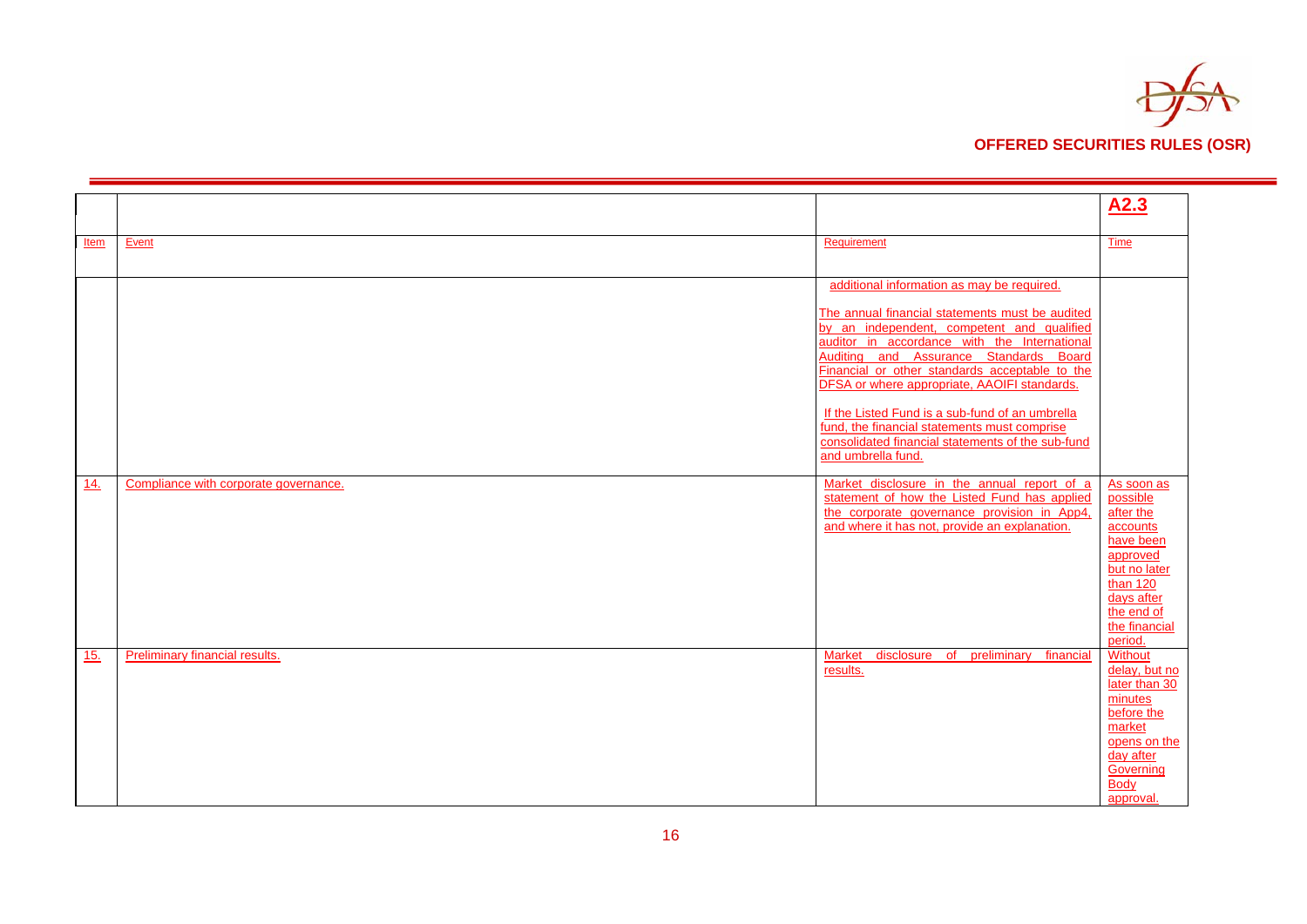

|      |                                                                                                                           |                                                   | A2.3                        |
|------|---------------------------------------------------------------------------------------------------------------------------|---------------------------------------------------|-----------------------------|
|      |                                                                                                                           |                                                   |                             |
| Item | Event                                                                                                                     | Requirement                                       | Time                        |
|      |                                                                                                                           |                                                   |                             |
|      |                                                                                                                           |                                                   |                             |
| 16.  | Interim financial statements.                                                                                             | (a) A Listed Fund must publish a semi-annual      | Without                     |
|      |                                                                                                                           | financial statement for the first six months of   | delay and in                |
|      |                                                                                                                           | each financial year or period; and                | any event no                |
|      |                                                                                                                           | (b) If the figures have either been audited or    | later than                  |
|      |                                                                                                                           | reviewed by the auditors, comments to this        | sixty days of               |
|      |                                                                                                                           | effect should be included.                        | the end of<br>the period to |
|      |                                                                                                                           |                                                   | which the                   |
|      |                                                                                                                           |                                                   | statement                   |
|      |                                                                                                                           |                                                   | relates.                    |
| 17.  | Change of accounting reference date in respect of the Listed Fund.                                                        | Market disclosure of previous and proposed        | Without                     |
|      |                                                                                                                           | accounting reference date, and reasons for the    | delay.                      |
|      |                                                                                                                           | change.                                           |                             |
| 18.  | On a change of accounting reference date, in respect of the Listed Fund, extending the annual accounting period to more   | Market disclosure of a second interim report.     | <b>Within six</b>           |
|      | than 14 months.                                                                                                           |                                                   | months of                   |
|      |                                                                                                                           |                                                   | the new                     |
|      |                                                                                                                           |                                                   | accounting                  |
|      |                                                                                                                           |                                                   | reference                   |
|      |                                                                                                                           |                                                   | date.                       |
| 19.  | Proposed and new issues of Units.                                                                                         | Market disclosure of the class, number, date of   | Without                     |
|      | (Except for open ended Listed Funds as a result of issues and redemption in the normal course of business as described in | issue, and consideration received for the issue   | delay.                      |
|      | the prospectus or offer document)                                                                                         | of the Securities and details of changes in share |                             |
|      |                                                                                                                           | capital.                                          |                             |
| 20.  | Results of new issues.                                                                                                    | Market disclosure of confirmation of the results  | Without                     |
|      |                                                                                                                           | of the issue.                                     | delay.                      |
| 21   | Events requiring consent of holders of Securities under App3.                                                             | Market disclosure of:                             | Without                     |
|      |                                                                                                                           |                                                   | delay.                      |
|      |                                                                                                                           | (a) nature, details, contents and effect of the   |                             |
|      |                                                                                                                           | relevant event, activity or transaction; and      |                             |
|      |                                                                                                                           | (b) any material change affecting any matter      |                             |
|      |                                                                                                                           | contained in an earlier disclosure.               |                             |
| 22.  | Any resolution passed by the Directors or Partners of the Listed Fund other than a resolution concerning ordinary         | Market disclosure of the resolution.              | Without                     |
|      | business of the Listed Fund.                                                                                              |                                                   | delay.                      |
|      |                                                                                                                           |                                                   |                             |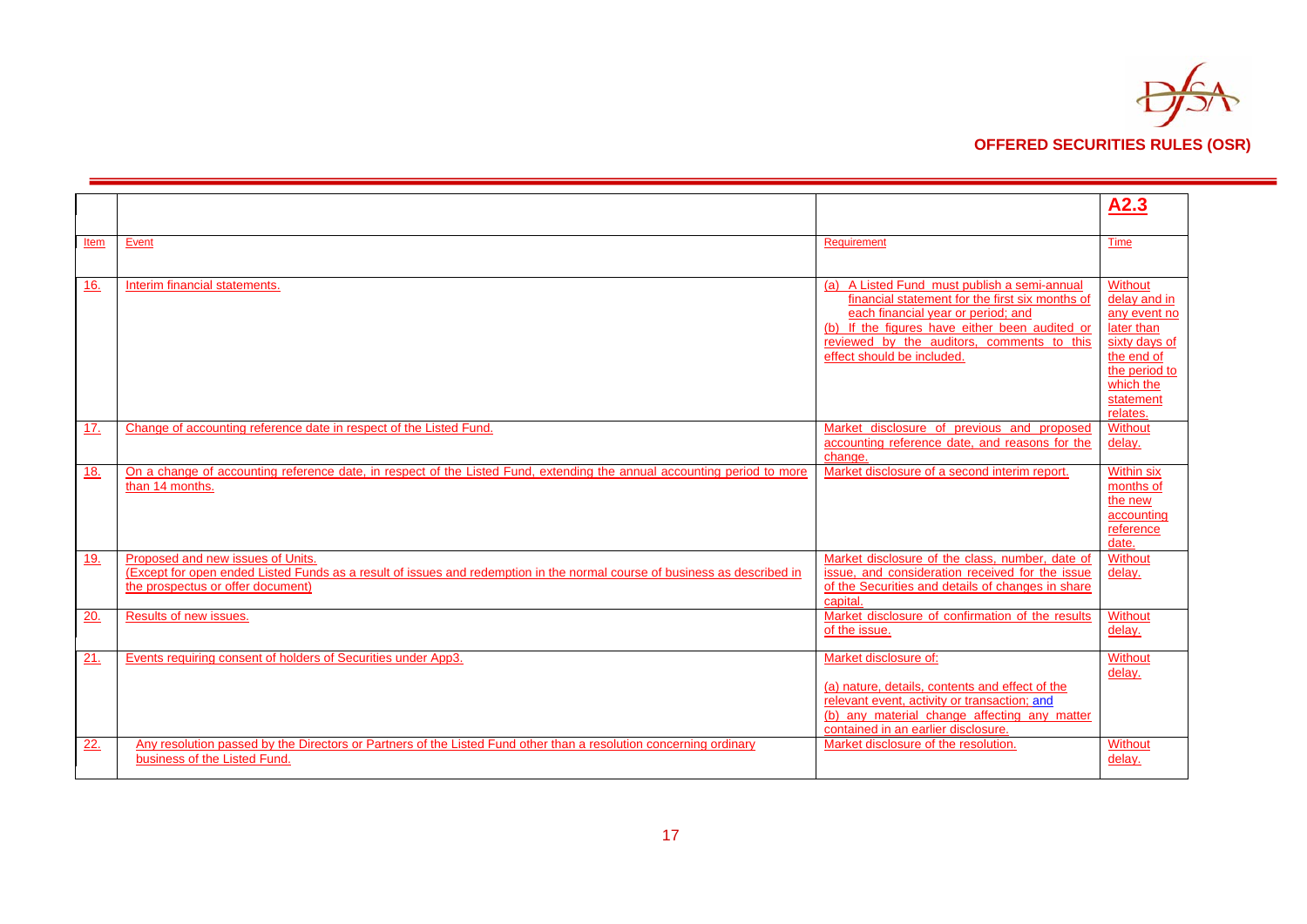

|      |                                                                                                                                                                                                                                                                                                                                                                                                                                                                                                                                                      |                                                                                                                                                                                                                                                                                                                                                     | A2.3                    |
|------|------------------------------------------------------------------------------------------------------------------------------------------------------------------------------------------------------------------------------------------------------------------------------------------------------------------------------------------------------------------------------------------------------------------------------------------------------------------------------------------------------------------------------------------------------|-----------------------------------------------------------------------------------------------------------------------------------------------------------------------------------------------------------------------------------------------------------------------------------------------------------------------------------------------------|-------------------------|
| Item | Event                                                                                                                                                                                                                                                                                                                                                                                                                                                                                                                                                | Requirement                                                                                                                                                                                                                                                                                                                                         | <b>Time</b>             |
| 23.  | Insolvency/winding up:<br>(a) the presentation of any winding-up petition, the making of any winding-up order or the appointment of an administrator,<br>liquidator or the commencement of any proceedings under the Insolvency Law in respect of the Listed Fund; or<br>(b) the passing of any resolution by the Listed Fund or any members of the Listed Fund that it be wound up by way of<br>members' or creditors' voluntary winding-up, or the occurrence of any event or termination of any period of time<br>which would cause a winding-up. | Market disclosure of the:<br>(a) time and date of the presentation, details of<br>the order, appointment, resolution or<br>other event;<br>(b) identity of the petitioner or other person at<br>whose instigation the event occurs;<br>(c) court or tribunal responsible for making any<br>order; and<br>(d) administrator or liquidator appointed. | Without<br>delay.       |
| 24.  | Change in the legal structure of the Listed Fund                                                                                                                                                                                                                                                                                                                                                                                                                                                                                                     | Market disclosure of any proposed change in<br>the legal structure of the Listed Fund.                                                                                                                                                                                                                                                              | Without<br><u>delay</u> |
| 25.  | Change in fees (including management fees by whatever named called) or charges imposed on holders of Units.                                                                                                                                                                                                                                                                                                                                                                                                                                          | Market disclosure of any change in the fee<br>structure of a Listed Fund.                                                                                                                                                                                                                                                                           | Without<br>delay        |
| 26.  | Change in the investment management of the Listed Fund                                                                                                                                                                                                                                                                                                                                                                                                                                                                                               | Market disclosure of any proposed change in<br>the investment management of the Listed Fund.                                                                                                                                                                                                                                                        | Without<br><u>delay</u> |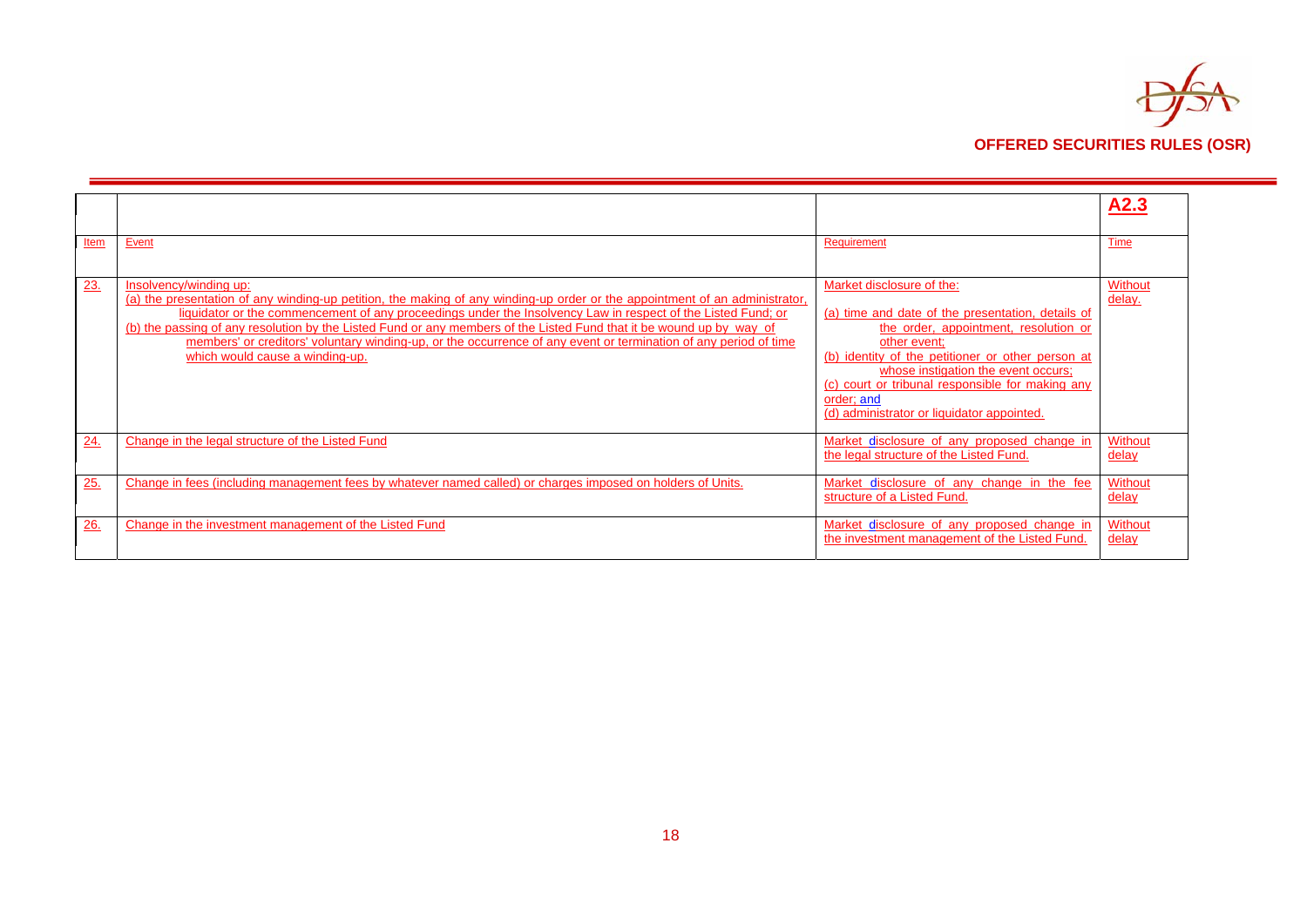

## **App3 CONSENT OF HOLDERS OF SECURITIES**

## **A3.1 Consent of holders of securities – events requiring consent of holders of securities**

A3.1.1 The holders of the Securities in a Reporting Entity must give consent as specified in the "threshold for decision" column in order for a Reporting Entity to undertake the action referred to in the "event" column of this section.

Guidance

A column marked with an "x" indicates that the disclosure requirements apply in relation to that Security.

…………………………….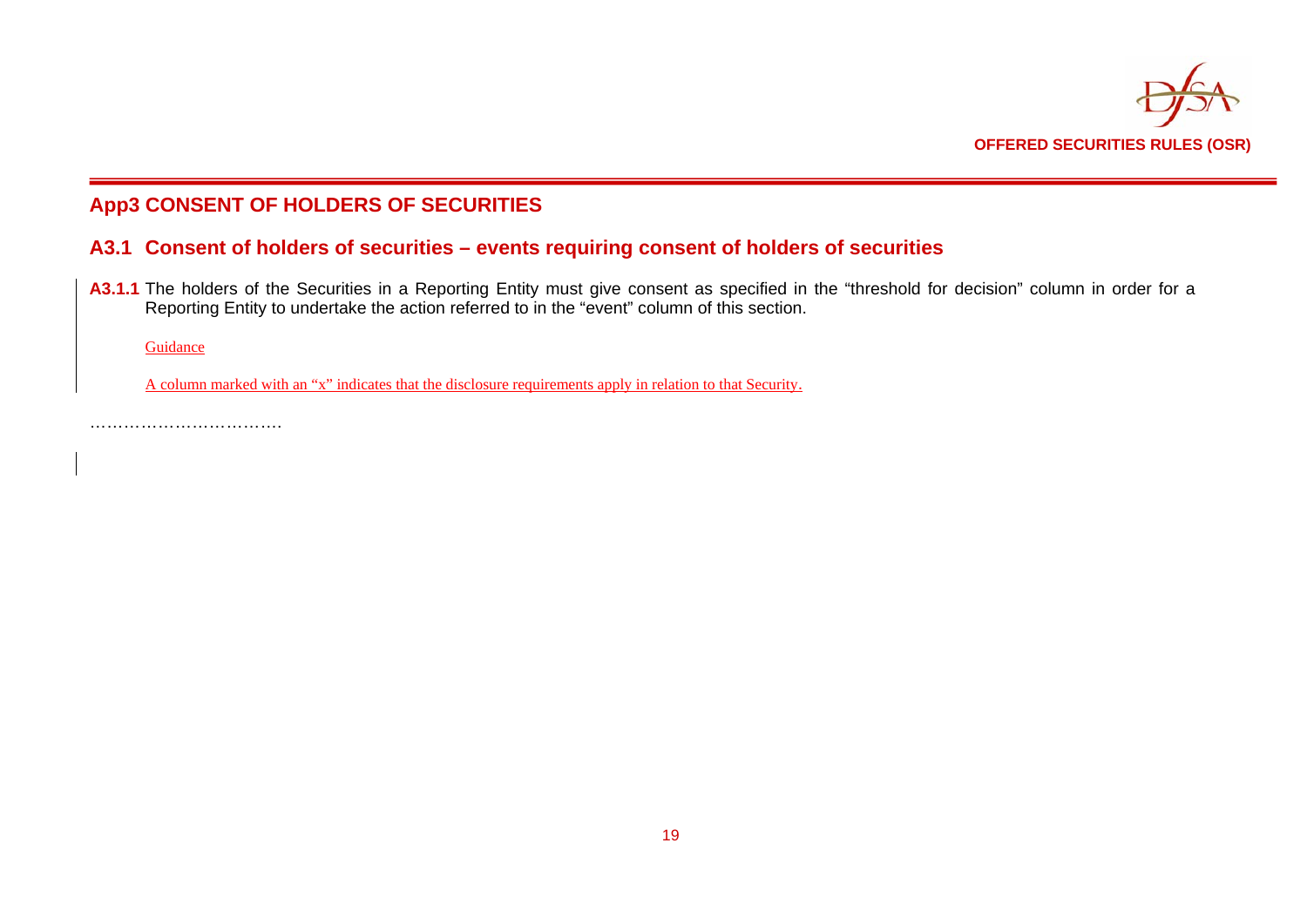

## **A3.2 Consent of holders of securities – events requiring consent of holders of securities to vote**

**A3.2.1** The holders of the Securities in a Reporting Entity must give consent as specified in the "threshold for decision" column in order for a Reporting Entity to undertake the action referred to in the "event" column<u>.</u> o<del>f this appendix/section</del>.

Guidance

A column marked with an "x" indicates that the disclosure requirements apply in relation to that Security.

|      |                                                                                         |                           |               |                                       | A3.2         |
|------|-----------------------------------------------------------------------------------------|---------------------------|---------------|---------------------------------------|--------------|
| Item | Event                                                                                   | Threshold for<br>decision | <b>Shares</b> | Certificates<br>Over<br><b>Shares</b> | <b>Units</b> |
|      | The removal or appointment of a Director or Partner to the Governing Body by an Issuer. | Majority.                 |               |                                       |              |
|      | The removal of an auditor by an Issuer.                                                 | Majority.                 |               |                                       |              |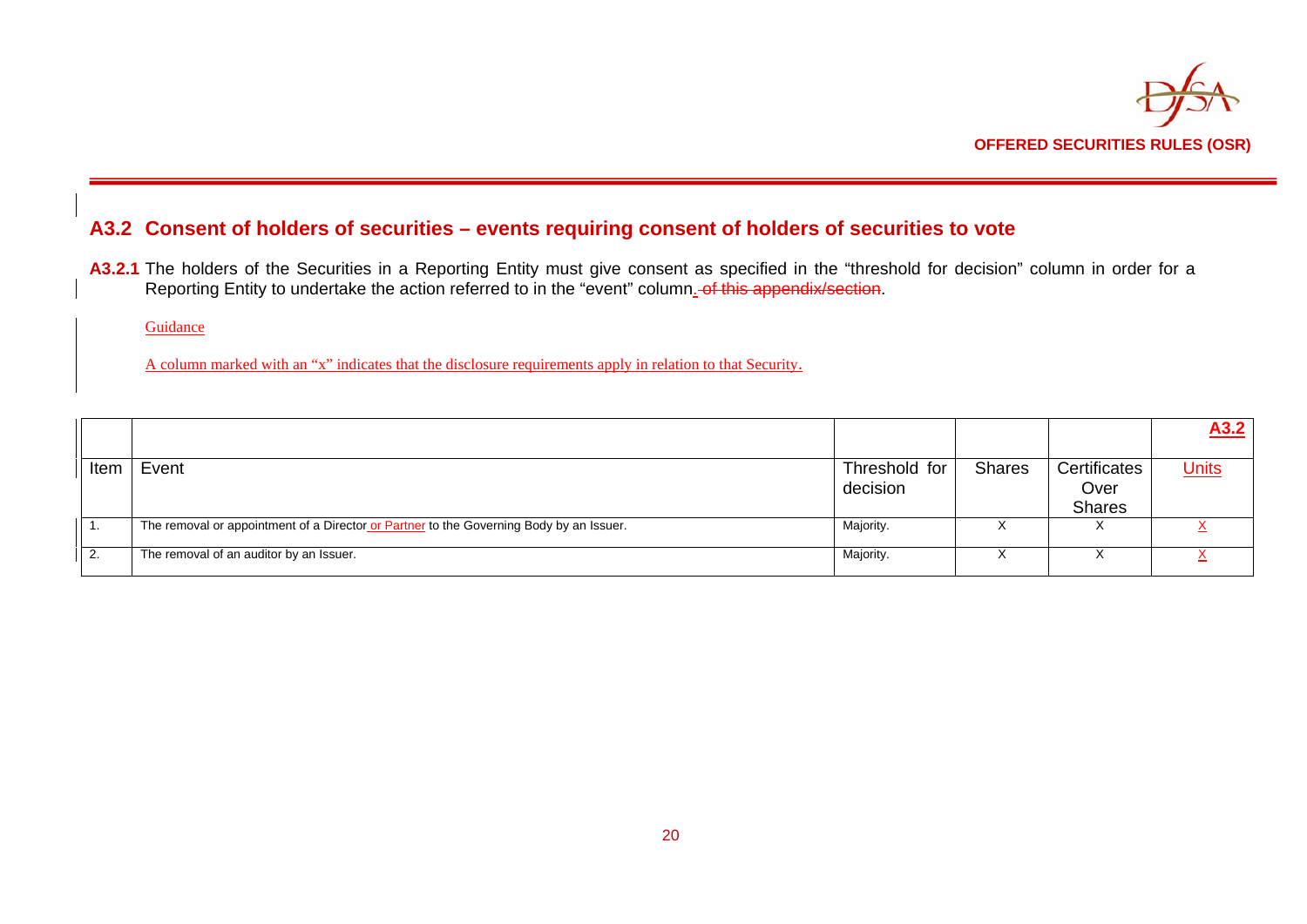

## **A3.3 Consent of holders of securities – other events giving rise to the right of holders of securities to vote**

A3.3.1 The holders of the Securities in a Reporting Entity or Listed Fund must give consent as specified in the "threshold for decision" column in order for a Reporting Entity to undertake the action referred to in the "event" column of this section.

| Item | Event                                                                                             | Threshold for decision                                                                                                                      | <b>Shares</b> | War<br>Warrants<br>over Shar | Debentures | over<br>Debentures<br>rants | Certificates<br>over Shares | Certificates<br>over<br>Debentures | $\frac{1}{2}$ |
|------|---------------------------------------------------------------------------------------------------|---------------------------------------------------------------------------------------------------------------------------------------------|---------------|------------------------------|------------|-----------------------------|-----------------------------|------------------------------------|---------------|
|      | Any alteration by the Issuer of the nature of or rights attached<br>to a class of its Securities. | Majority of the class of Securities which are to be varied<br>and the majority of any class of Securities which are<br>negatively affected. | X.            | X                            | X.         | X                           | X                           | X                                  |               |

## **A3.4 Consent of holders of Units – events requiring consent of holder of Units**

A3.4.1 The holders of the Units in a Listed Fund must give consent as specified in the "threshold for decision" column in order for a Reporting Entity to undertake the action referred to in the "event" column.

| <b>Item</b> | Event                                                                                                                                                     | <b>Threshold for decision</b> |
|-------------|-----------------------------------------------------------------------------------------------------------------------------------------------------------|-------------------------------|
|             |                                                                                                                                                           |                               |
|             | An alteration of the constitutional documents of the Listed Fund including any alteration to the memorandum of association, articles of association, bye- | Majority.                     |
|             | laws or any other instrument constituting the Listed Fund.                                                                                                |                               |
|             | An alteration of the authorised or issued Share capital of the Listed Fund.                                                                               | <b>Majority</b>               |
|             | The granting of Issuers' Directors' service contracts for a period longer than three years.                                                               | <b>Majority</b>               |
|             | The granting of Units components to the Reporting Entities or Listed Funds' Directors' or Employees' compensation schemes.                                | <b>Majority</b>               |